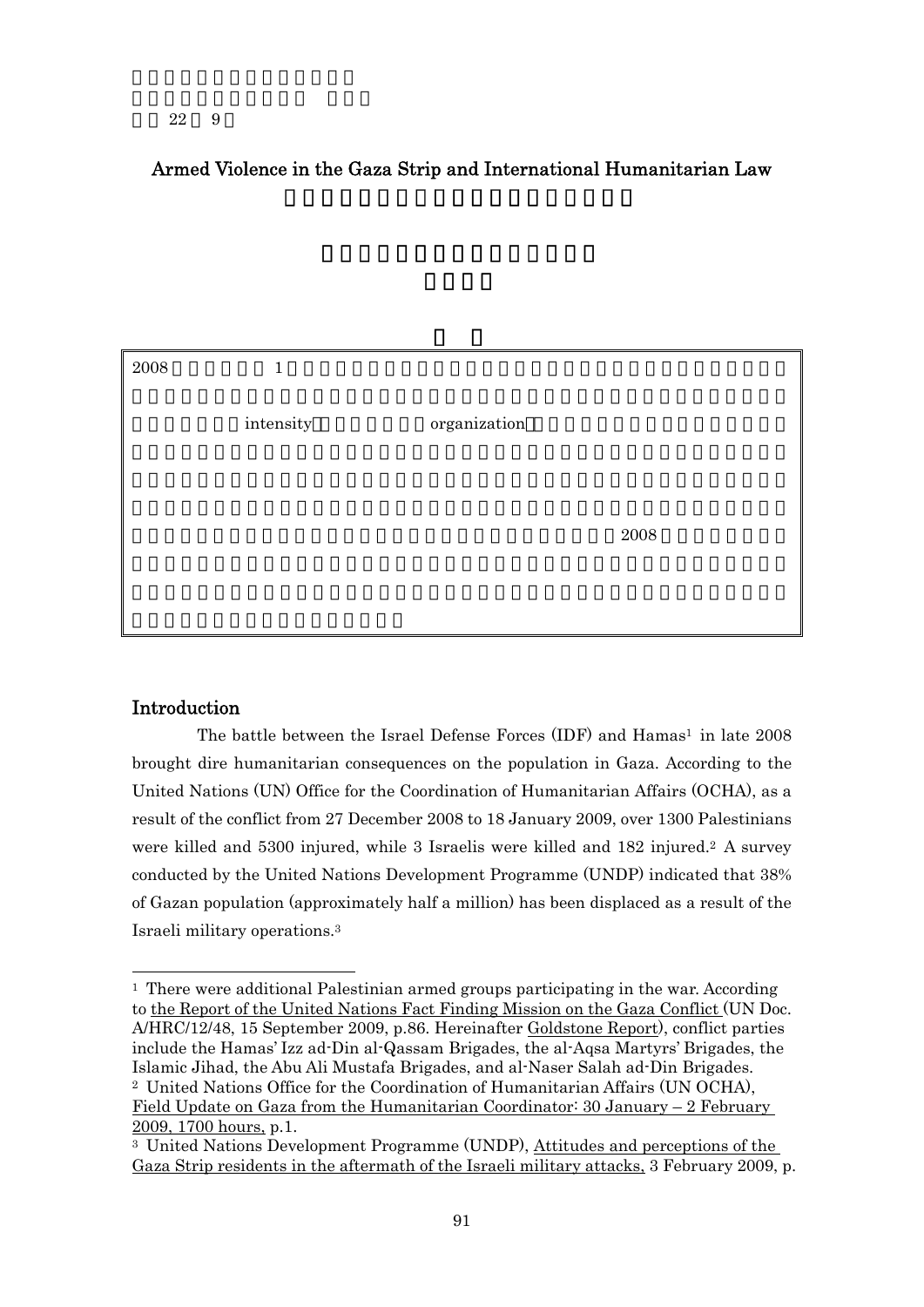The international community's response to the crisis was swift. The UN General Assembly,<sup>4</sup> the Human Rights Council,<sup>5</sup> and the Security Council<sup>6</sup> passed resolutions calling for immediate cease-fire by the conflict parties. The Fact Finding Mission established by the Human Rights Council published the "Goldstone Report" which accused both sides of their alleged war crimes. International NGOs, such as Amnesty International,<sup>7</sup> Human Rights Watch,<sup>8</sup> as well as the International Committee of the Red Cross  $(ICRC)^9$  also issued reports and statements regarding their positions on legal and humanitarian implications of the conflict.

 These reactions indicate that large-scale Israeli-Palestinian violence attracts a high-level of media attention, mobilizing a massive political and humanitarian response. However, except for wartime, the question of Palestine is generally not high on the agenda for most people in the Western world. According to a survey for the BBC Governors' Impartiality Review on Coverage of the Israeli-Palestinian Conflict, only 2% of respondents answered that the Israeli-Palestinian conflict was a major international issue they could recall being reported in the media in 2005.10 Even among issues relating to the conflict, only 5% answered that "tit for tat / retaliations" were events that they remembered being reported in the last couple of years.11 Thus, even though the Israeli-Palestinian conflict itself is well-known, it does not elicit much interest from the general public without heavy exchange of fire.

-16.

<sup>4</sup> United Nations, Department of Public Information, News and Media Division, Meetings Coverage, General Assembly Demands Full Respect for Security Council Resolution 1860 Calling for Immediate Gaza Ceasefire, as Emergency Session Concludes, GA/10809/Rev. 1 (not an official record), 16 January 2009.

<sup>5</sup> United Nations Human Rights Council Resolution, adopted at 9th special session on 12 January 2009. (UN Doc. A/HRC/S-9/L.1.)

<sup>6</sup> Resolution 1860 (2009), adopted by the Security Council at its 6063rd meeting, on 8 January 2009. (UN Doc. S/RES/1860)

<sup>7</sup> Amnesty International, Israel/Gaza: Operation "Cast Lead": 22 Days of Death and Destruction, 2009.

<sup>8</sup> Human Rights Watch, White Flag Deaths: Killings of Palestinian Civilians during Operation Cast Lead, August 2009. Human Rights Watch, Rain of Fire: Israel's Unlawful Use of White Phosphorus in Gaza, March 2009.

<sup>9</sup> International Committee of the Red Cross (ICRC), News Release, Gaza crisis: joint public statement by the International Red Cross and Red Crescent Movement, 13 January 2009. ICRC, News Release 09/04, Gaza: ICRC demands urgent access to wounded as Israeli army fails to assist wounded Palestinians, 8 January 2009.

<sup>10</sup> The British Broadcasting Corporation (BBC), BBC Governors' Impartiality Review on Coverage of the Israeli-Palestinian Conflict, Qualitative and quantitative audience research conducted by Opinion Leader Research in October and November 2005, January 2006, p.18, Chart 18. In 2005, there were relatively few violent incidents in the context of Israeli-Palestinian conflict.

<sup>11</sup> Ibid. p.22, Chart.9.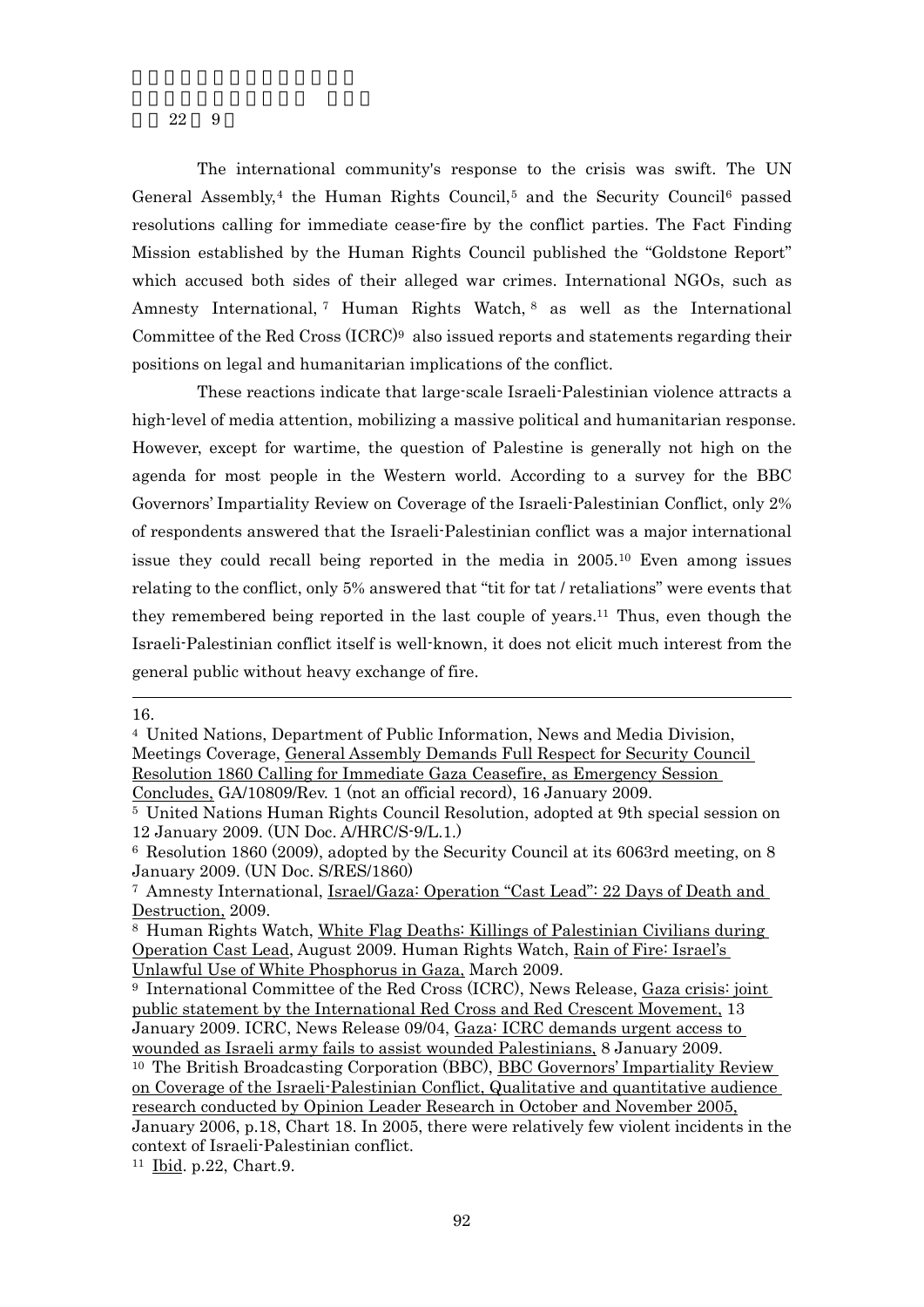-

 Despite little attention from the external world, intermittent armed violence is claiming a number of lives in Gaza and Southern Israel. A UN survey shows that, since the cease-fire in January 2009, a total of 51 Palestinians were killed and 121 injured, as well as 1 Israeli killed and 7 injured in the context of the Israeli-Palestinian conflict (in Gaza and Southern Israel until October 2009).12 This means that every month on average more than 5 persons have been killed and 12 injured since the end of the Gaza conflict.

 These statistics raise a stark question: is armed conflict still continuing in Gaza? Although it seems clear that the Gaza conflict in late 2008 can be qualified as an armed conflict, is that also the case in the subsequent period of time? Whether or not a particular situation amounts to armed conflict directly affects the applicability of International Humanitarian Law (IHL), or Law of Armed Conflict (LOAC). IHL protects civilians and those being "out of combat" (*hors de combat*) due to wound or sickness, from the negative effects of war. IHL is applicable to situations of armed conflict and occupation. Although it is recently submitted that the difference between the legal protection regimes in wartime and in peacetime has increasingly converged,13 there still exist some differences. 14 Consequently, it is still essential to distinguish the situation of armed conflict from other situations.

 This short article will examine whether the prevailing situation after the Gaza conflict in 2008-2009 amounts to armed conflict or not. Chapter 2 describes the political and the legal backgrounds of the Israeli-Palestinian conflict. Chapter 3 will clarify the difference between international and non-international armed conflict. This will be followed by an analysis as to which category the Gaza conflict can be classified. Finally, the status of armed conflict in Gaza will be examined, based on the criteria of organization and intensity.

<sup>&</sup>lt;sup>12</sup> UN OCHA, occupied Palestinian territory, The Humanitarian Monitor, October 2009, p.8.

<sup>13</sup> Cordula Droege "Elective affinities?: Human rights and humanitarian law", International Review of the Red Cross, Vol.90, No.871, September 2008.

<sup>14</sup> Ibid. See also Sylvain Vité, "The interrelation of the law of occupation and economic, social and cultural rights: the examples of food, health and property", International Review of the Red Cross, Vol.90, No.871, September 2008, and Françoise J. Hampson, "The relationship between international humanitarian law and human rights law from the perspective of a human rights treaty body." International Review of the Red Cross, Vol.90, No.871, September 2008.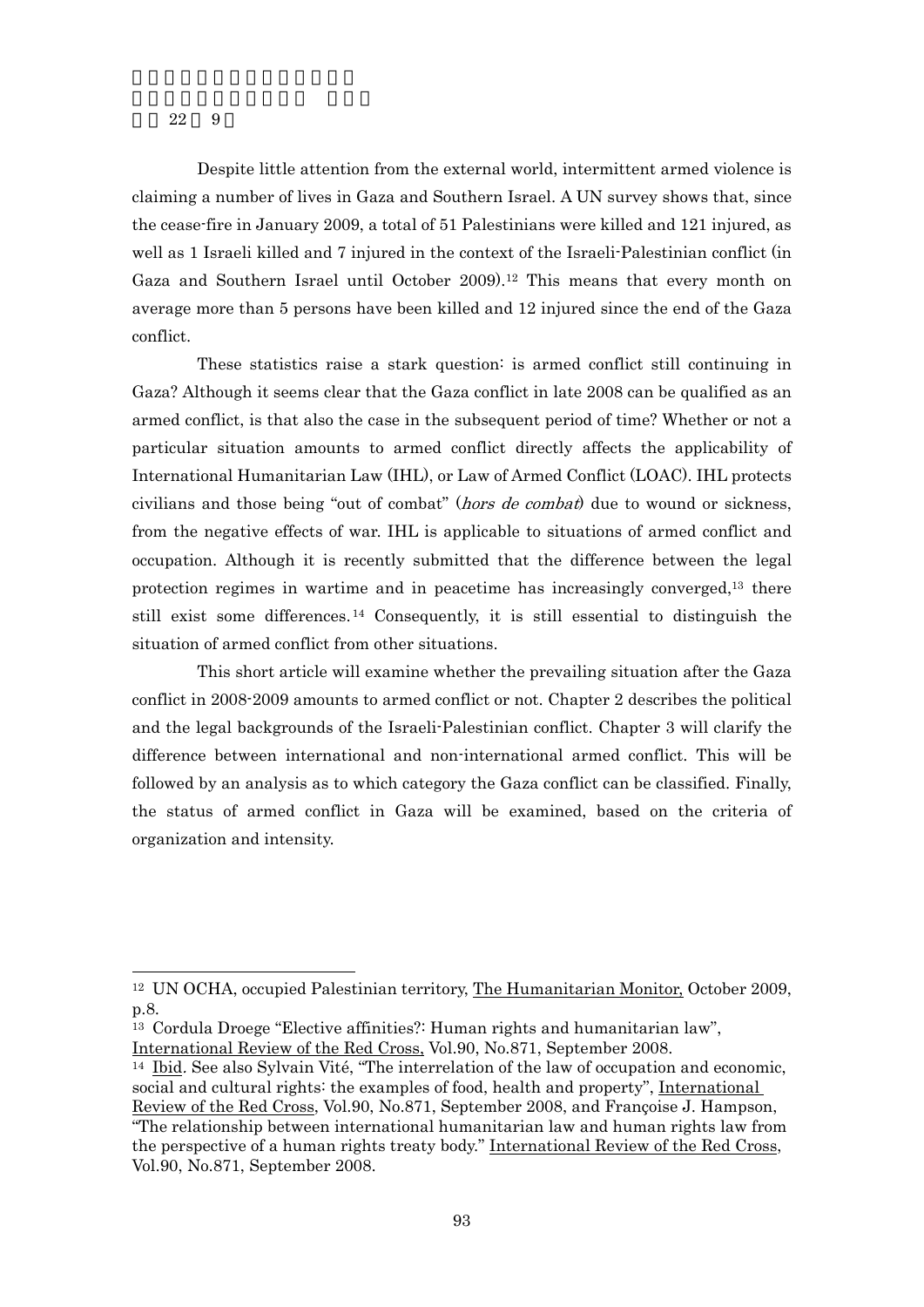-

# I. Political and Legal Background of Israeli-Palestinian Conflict 1. Brief History of Israeli-Palestinian Conflict

 The conflict between Israel and Palestine has a history of more than half a century. The Jewish population, who migrated to the biblical land of Israel and later declared its independence as a State in 1948, based their actions on the expiring British Mandate and the UN resolution on the Partition Plan of Palestine.15 The declaration of independence triggered a declaration of war by Arab countries against Israel (the 1948 Arab-Israeli War). Israel and Arab countries fought again in 1967 (Six Day War), resulting in Israel's occupation of the West Bank including East Jerusalem, the Gaza Strip, the Syrian Golan Heights and the Egyptian Sinai Peninsula.16 The UN Security Council adopted the landmark resolution 242, calling for "[w]ithdrawal of Israel armed forces from territories occupied in the recent conflict" and recognizing "respect for and acknowledgement of the sovereignty, territorial integrity and political independence of every State in the area" (the so-called "land-for-peace" principle). It was not until the 1990's that the peace process between Israel and Palestine commenced. In 1993, Israel and the Palestine Liberation Organization (PLO) signed the Declaration of Principles on Interim Self-Government Arrangements (Oslo Accord), which recognized their mutual legitimate and political rights, and also agreed on the five-year transitional period upon commencement of the withdrawal from the Gaza Strip and the Jericho area. The following year, the Palestinian Authority (PA) was established by the Agreement on the Gaza Strip and the Jericho Area (Cairo Agreement). Although this agreement stipulated Israel's disengagement from the Gaza Strip within three weeks, the withdrawal had not been implemented until 2005, long after the collapse of the Oslo peace process. The absence of Israeli military authority in Gaza caused another problem, namely rocket fire. According to the Intelligence and Terrorism Information Center in Israel,17 the number of rocket fire dramatically increased from 179 in 2005 (the year of disengagement) to 946 in 2006. After the Gaza Strip was taken over by Hamas, the number further jumped from 783 in 2007 (the year of takeover) to 1730 in 2008. Currently, the Palestinian territory is politically divided into the PA-ruled West Bank and the Hamas-ruled Gaza. At present, the reconciliation process between Hamas and Fatah (a leading party of the PA) is at a stalemate.

<sup>15</sup> United Nations General Assembly Resolution 181 (II). Future Government of Palestine.

<sup>&</sup>lt;sup>16</sup> Israeli Parliament (*Knesset*) adopted its Basic Law in 1980 and Golan Heights Law in 1981, which annexed East Jerusalem and the Golan Heights. Israel withdrew from the Sinai Peninsula in accordance with 1979 Egyptian-Israeli Peace Treaty.

<sup>&</sup>lt;sup>17</sup> Intelligence and Terrorism Information Center, at the Israel Intelligence Heritage  $\&$ Commemoration Center (IICC), Summary of rocket fire and mortar shelling in 2008.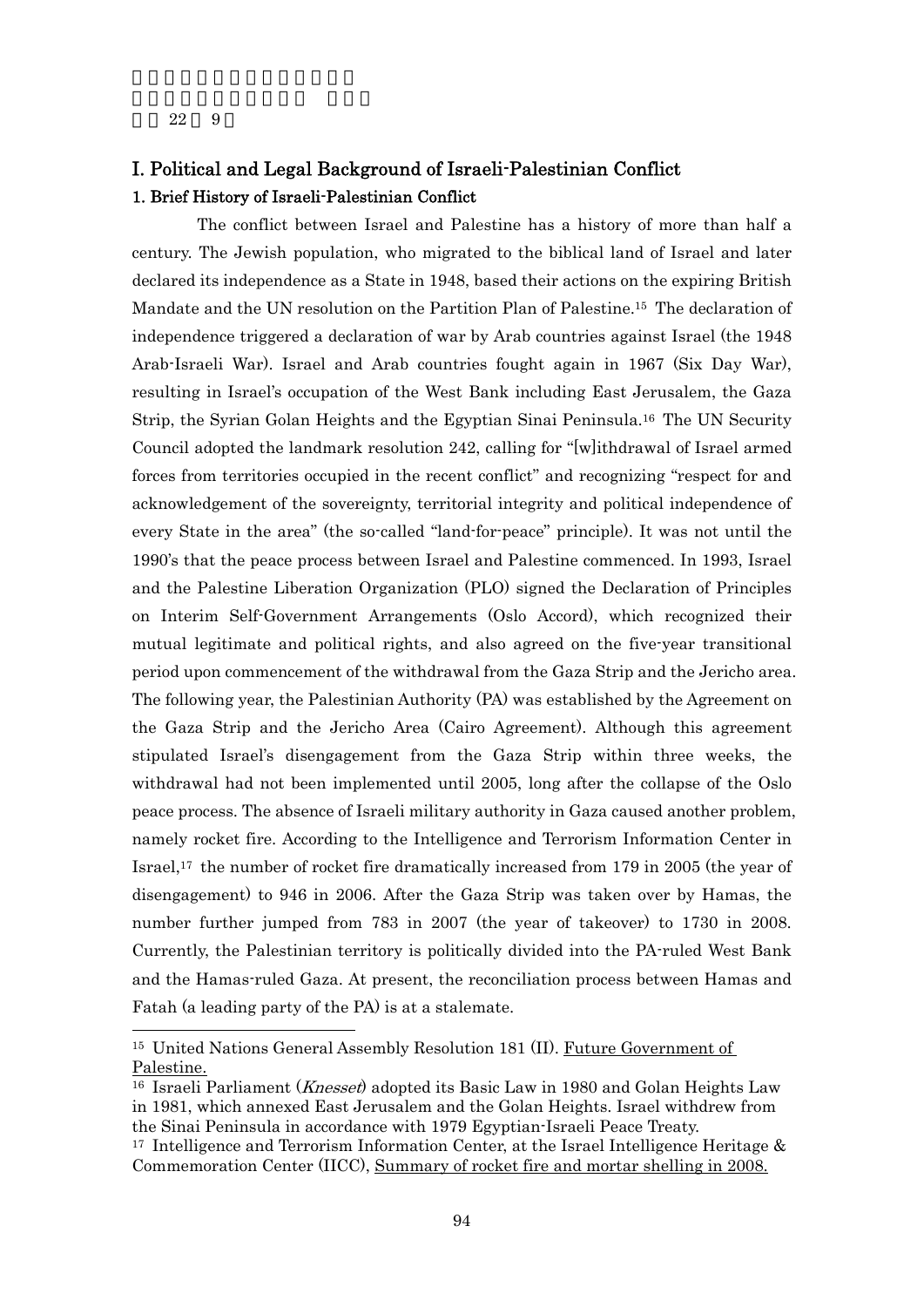-

### 2. Legal Status of the Palestinian Territory

 Whether or not a territory falls under belligerent occupation is an important question for the legal protection of the civilian population therein. For instance, the Fourth Geneva Convention<sup>18</sup> (GCIV) specifically provides for the protection of people in occupied territory. It offers extensive legal protection to civilians against possible abuse of power by occupying forces, such as deportation (Art.49), forced labor (Art.51), deprivation of foods and medical supply (Art.55), and abuse of legal authority (Arts.64-78). Before addressing the question on the occupation of Gaza, the following section briefly reviews the IHL regime applicable to the Palestinian territory as a whole, mainly focusing on the West Bank.

 The Israeli Government does not consider the Palestinian territory as an "occupied" territory, but "disputed" territory. 19 It argues that although customary international law relating to belligerent occupation, such as the Hague Regulations.<sup>20</sup> applies to the territory, the GCIV, which in Israel's opinion has not yet attained customary law status, does not apply to the Palestinian territory. As a consequence, the Government officially rejects *de jure* applicability of the GCIV to the Palestinian territory, whereas it promises to adhere to "humanitarian provisions" of the Geneva Conventions on a *de facto* basis.<sup>21</sup> Israel has not specified which provisions are "humanitarian" in their nature.<sup>22</sup> Similarly, the Israeli Supreme Court, sitting as the High Court of Justice (HCJ), has never officially pronounced the territory as occupied,<sup>23</sup> but in fact has applied the GCIV in many cases on a *de facto* basis.<sup>24</sup>

On the contrary, the Palestinian side argues for the full applicability of the

<sup>&</sup>lt;sup>18</sup> Convention (IV) relative to the Protection of Civilian Persons in Time of War. Geneva, 12 August 1949.

<sup>19</sup> Government of Israel, Disputed Territories: Forgotten Facts About the West Bank and Gaza Strip, 1 February 2003, p.5.

<sup>20</sup> Convention (IV) respecting the Laws and Customs of War on Land and its annex: Regulations concerning the Laws and Customs of War on Land. The Hague, 18 October 1907.

<sup>&</sup>lt;sup>21</sup> High Court of Justice (HCJ),  $\overline{A}$ juri v. The Commander of IDF Forces in the West Bank, 7015/02, para.13. English translation retrieved from:

http://elyon1.court.gov.il/Files\_ENG/02/150/070/A15/02070150.A15.pdf (accessed 6 April 2010)

See also, Meir Shamgar, "The Observance of International Law in the Administered Territories", Israel Yearbook on Human Rights, Vol.1, 1971, p.266.

<sup>22</sup> Grant T. Harris, "Human Rights, Israel, and the Political Realities of Occupation", Israel Law Review, Vol.41, 2008, note.25.

<sup>23</sup> Roy S. Schondorf, "The Targeted Killings Judgment: A Preliminary Assessment", Journal of International Criminal Justice, Vol.5, Issue 2, p.305.

<sup>24</sup> Yoram Dinstein, "The International Legal Status of the West Bank and the Gaza Strip-1998", Israel Yearbook on Human Rights, Vol.28, 1998, p.39.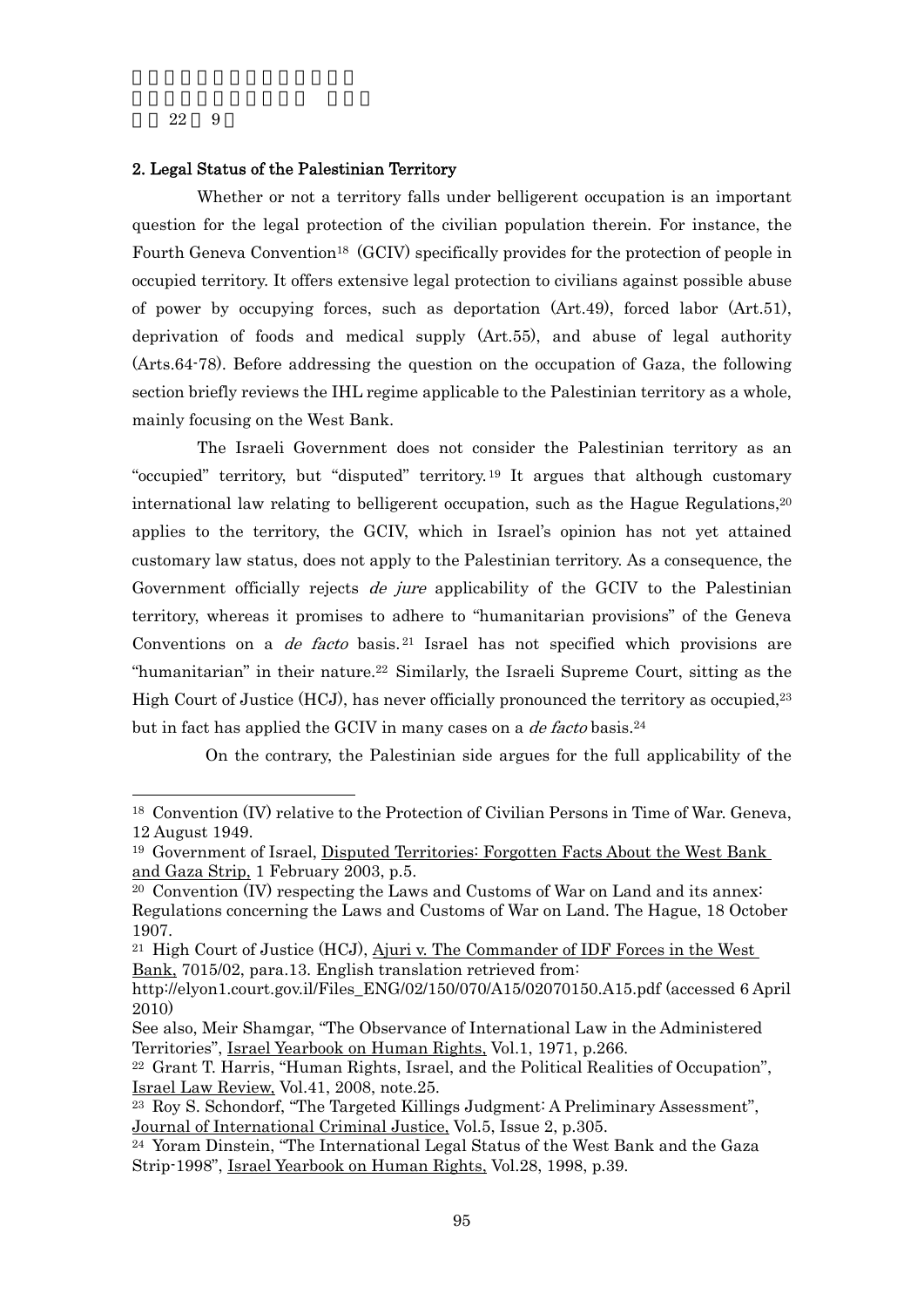GCIV to its territory.25 Most States, the International Court of Justice (ICJ), the ICRC, as well as the academic community in general support the Palestinian view. The UN General Assembly<sup>26</sup> and the Security Council<sup>27</sup> have adopted resolutions that recognize the Israeli occupation. The ICJ also found in its Advisory Opinion that "[u]nder customary international law, these were therefore occupied territories in which Israel had the status of occupying Power".<sup>28</sup> It also found "that the Convention [was] applicable in the Palestinian territories before the conflict lay to the east of the Green Line and which, during that conflict, were occupied by Israel..."<sup>29</sup> Moreover, the Conference of High Contracting Parties to the Fourth Geneva Convention on 5 December 2001 adopted a declaration which "reaffirm[ed] the applicability of the Convention to the Occupied Palestinian Territory, including East Jerusalem."30 In this Conference, the ICRC also issued a statement that "the ICRC has always affirmed the de jure applicability of the Fourth Geneva Convention to the territories occupied since 1967 by the State of Israel, including East Jerusalem."31 The academic community also shares the view that the Palestinian territory is under Israeli occupation,<sup>32</sup> although

<sup>25</sup> In a Written Statement on the occasion of the advisory proceeding in the

International Court of Justice (ICJ), it emphasized that "[t]he proper characterization of Israel's current status in respect of this territory remains that of an occupier," (Written Statement submitted by Palestine, International Court of Justice, Legal Consequences of the Construction of a Wall in the Occupied Palestinian Territory (Request for an Advisory Opinion), 30 January 2004, p.156, para.346.) and therefore "[i]nternational humanitarian law is binding upon Israel in respect of its occupation of the Occupied Palestinian Territory, including East Jerusalem."(p.181, para.397.)

<sup>26</sup> A recent resolution titled "Applicability of the Geneva Convention relative to the Protection of Civilian Persons in Time of War, of 12 August 1949, to the Occupied Palestinian Territory, including East Jerusalem, and the other occupied Arab territories" (UN Doc. A/RES/64/92), adopted on 10 December 2009, "1. [r]eaffirms that the Geneva Convention … is applicable to the Occupied Palestinian Territory, including East Jerusalem, and other Arab territories occupied by Israel since 1967."

<sup>27</sup> Resolution 1435 (2002), adopted by the Security Council at its 4614th meeting, on 24 September 2002 "3. [d]emands also the expeditious withdrawal of the Israeli occupying forces from Palestinian cities."

<sup>28</sup> Advisory Opinion, Legal Consequences of the Construction of a Wall in the Occupied Palestinian Territory, ICJ Reports, 2004, p. 167, para.78.

<sup>29</sup> Ibid. p.177, para.101.

<sup>30</sup> Pierre-Yves Fux et Mirko Zambelli "Mise en œuvre de la quatrième Convention de Genève dans les territoires palestiniens occupés: historique d'un processus multilatéral (1997-2001). Annex 1: Conference of High Contracting Parties to the Fourth Geneva Convention. Geneva, 5 December 2001" Revue internationale de la Croix-Rouge, No. 847, 30 Septembre 2002, p.683.

 $31$  *Ibid.*<br> $32$  For example, David Kretzmer, "Targeted Killing of Suspected Terrorists: Extra-Judicial Executions or Legitimate Means of Defence?", European Journal of International Law, Vol.16, No.2, 2005, p.205. Ardi Imseis, "On the Fourth Geneva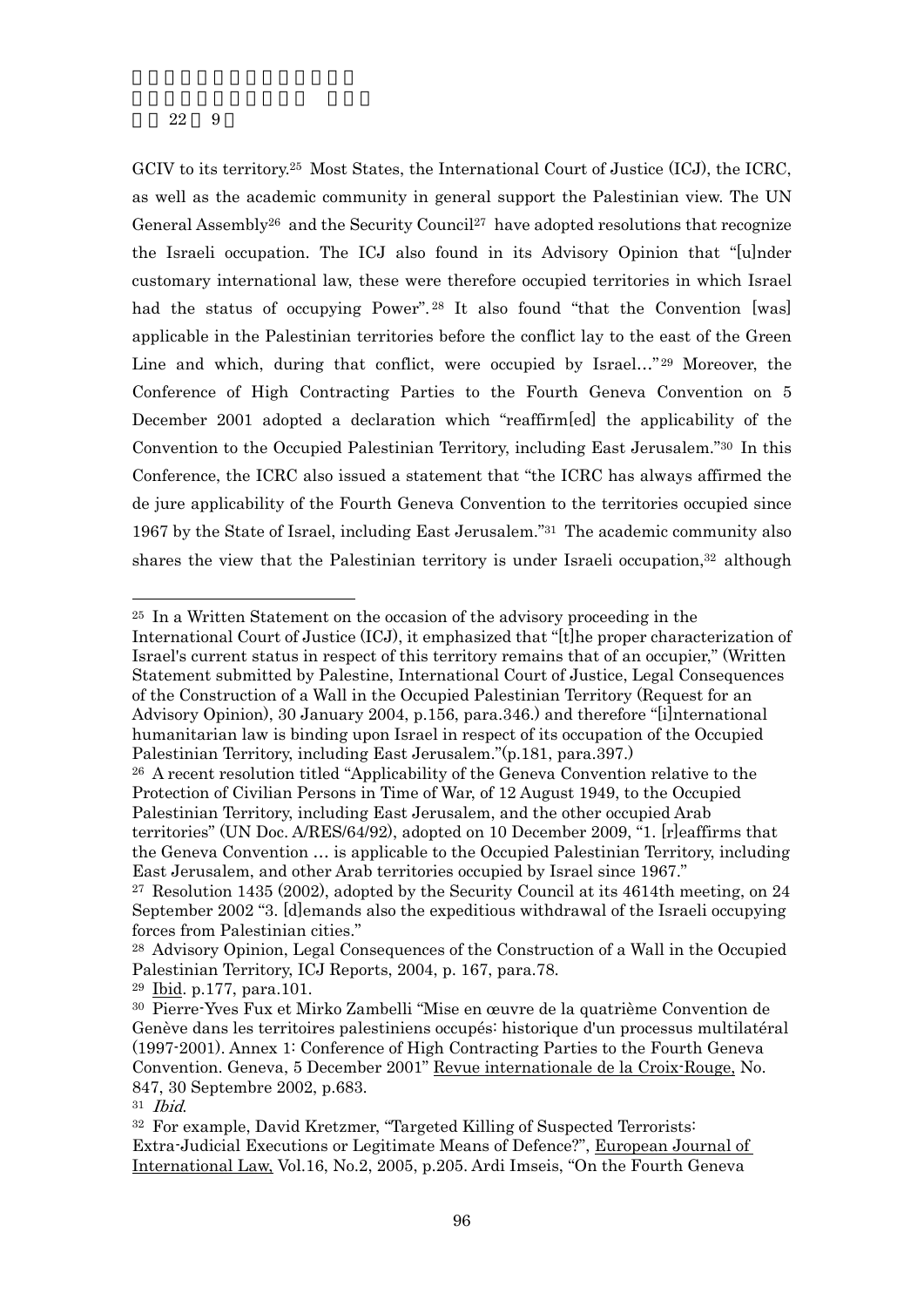there are varying degrees of opinion on this issue.<sup>33</sup>

### 3. Legal Status of the Gaza Strip

 Israel withdrew its military forces and settlers from the Gaza Strip in August 2005, which left an important legal question: whether the situation in Gaza amounts to belligerent occupation. Although there is no longer military presence, Israel has maintained a strict blockade in the Gaza Strip since Hamas's takeover in June 2007.34 The humanitarian consequences caused by the blockade are significant, with some reports suggesting that approximately 75 percent of Gaza's population (more than 1.1 million people) is without proper access to food.35

 Former Israeli Prime Minister Ariel Sharon, whilst addressing the UN General Assembly a few weeks after the completion of disengagement, declared "[t]he end of Israeli control over and responsibility for the Gaza Strip".36 The Israeli Government

Convention and the Occupied Palestinian Territory", Harvard International Law Journal, Vol. 44, No. 1, 2003, pp.92-100. Adam Roberts, "Prolonged Military Occupation: the Israeli-Occupied Territories since 1967", American Journal of International Law, Vol. 84, 1990, p.66. Grant T. Harris, "Human Rights, Israel, and the Political Realities of Occupation", Israel Law Review, Vol. 41, 2008, p.100. Yehuda Z. Blum, "The Missing Reversioner: Reflections on the Status of Judea and Samaria", Israel Law Review, Vol.3, No.2, April 1968, p.294. Yoram Dinstein, "The International Legal Status of the West Bank and the Gaza Strip-1998", Israel Yearbook on Human Rights, Vol.28, 1998, p.39. <sup>33</sup> Such issues include the validity of Article 6 (3) ("In the case of occupied territory, the application of the present Convention shall cease one year after the general close of military operations; however, the Occupying Power shall be bound, for the duration of the occupation, to the extent that such Power exercises the functions of government in such territory, by the provisions of the following Articles of the present Convention: 1 to 12, 27, 29 to 34, 47, 49, 51, 52, 53, 59, 61 to 77, 143."). Roberts (1990) considers this clause as no longer valid, while Dinstein (1998) argues "only a partial application of the Geneva Convention" (p.43) because of this provision.

International legal effect of the Oslo Accord on the occupation has also been disputed. Main points of controversy are summarized in: "Review of the Applicability of International Humanitarian Law to the Occupied Palestinian Territory", Policy Brief, July 2004, Program on Humanitarian Policy and Conflict Research, Harvard University, pp.9-10. See also Peter Malanczuk, "Some Basic Aspects of the Agreements Between Israel and the PLO from the Perspective of International Law", European Journal of International Law, Vol.7, No.4, 1996, pp.494-498. Now the discussion seems to have become rather theoretical, because of the collapse of the implementation process. <sup>34</sup> UN OCHA, occupied Palestinian territory, Locked in  $\cdot$  The Humanitarian Impact of Two Years of Blockade on the Gaza Strip, August 2009.

<sup>35</sup> Ibid.

<sup>36</sup> Website of Israel Ministry of Foreign Affairs: PM Sharon addresses the United Nations General Assembly 15 Sep 2005.

http://www.mfa.gov.il/MFA/Peace+Process/Key+Speeches/PM+Sharon+addresses+the+ UN+General+Assembly+15-Sep-2005.htm (accessed 6 April 2010)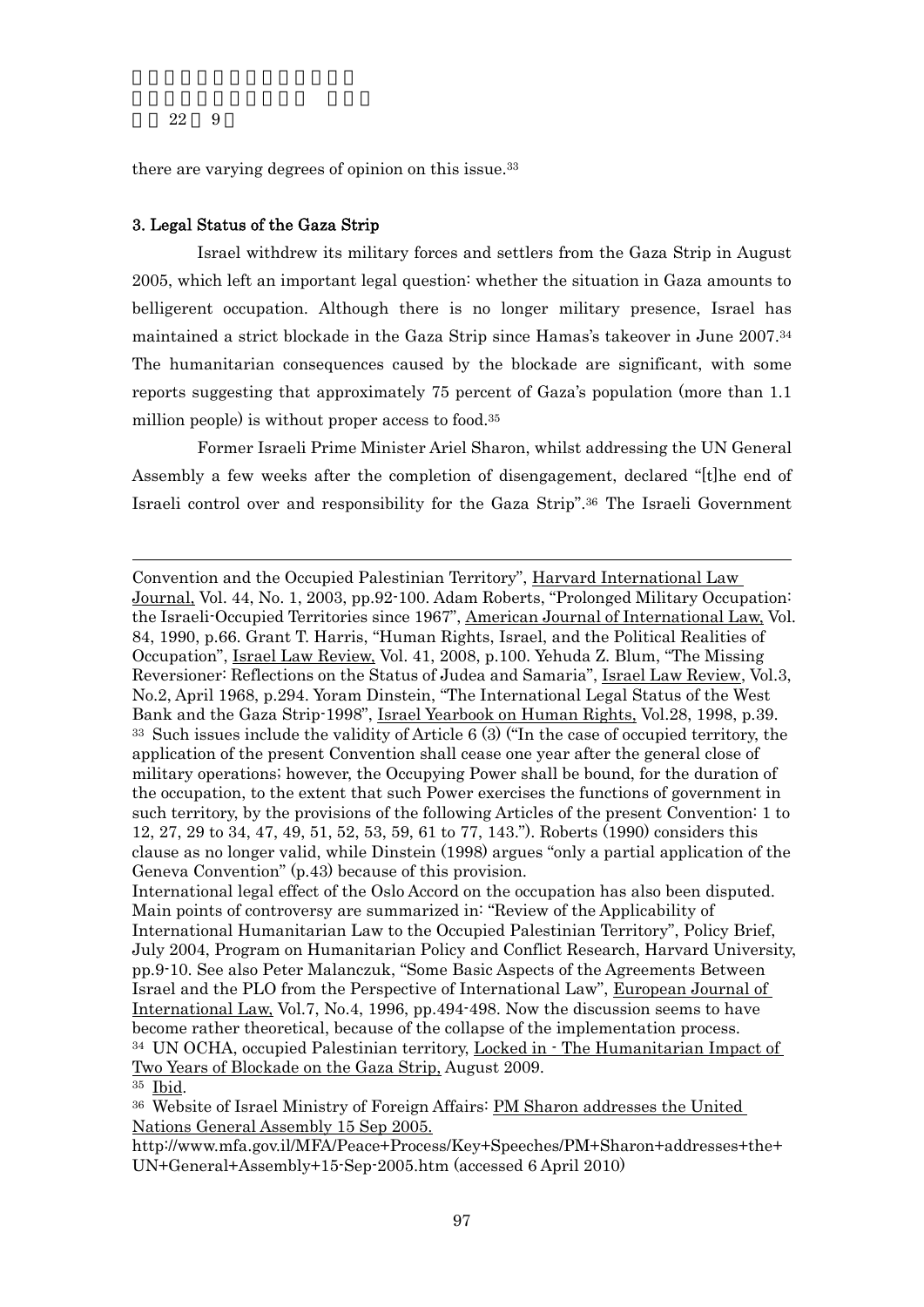maintains its position that Israel neither occupies nor controls the territory.<sup>37</sup>

 Other States disagreed with Israel's view. A resolution was adopted at the ninth Special Session of UN Human Rights Council, which convened in response to the Gaza conflict, referring to "the massive ongoing Israeli military operation in the Occupied Palestinian Territory, particularly in the occupied Gaza Strip…"38 The Fact Finding Mission established by this resolution also confirmed that "the Gaza Strip remains occupied by Israel".39 Moreover, in response to the Gaza conflict in 2006, the Security Council voted on a draft resolution submitted by Qatar, which condemned "the military operations being carried out by Israel, the occupying Power, in the Gaza Strip".40

The HCJ proposed an interesting compromise between the positions advocated by the Israeli Government and the majority's view expressed by opposing nations. In Bassiouni v. Prime Minister in January 2008, the Court found that "since September" 2005 Israel no longer has effective control over what happens in the Gaza Strip".41 Consequently, it concluded that Israel did not have any responsibility arising from the law of occupation. Nevertheless, the Court made the following statement:

In the prevailing circumstances, the main duties of the State of Israel relating to the residents of the Gaza Strip derive from the state of armed conflict that exists between it and the Hamas organization that controls the Gaza Strip; these duties also derive from the degree of control exercised by the State of Israel over the border crossings between it and the Gaza Strip, as well as from the relationship that was created between Israel and the territory of the Gaza Strip after the years of Israeli military rule in the territory, as a result of which the Gaza Strip is currently almost completely dependent upon the supply of electricity from Israel.42

-

English translation retrieved from:

<sup>37</sup> The Government of Israel, The Operation in Gaza – Factual and Legal Aspects, July 2009, p.11, para.30.

<sup>38</sup> Preambular paragraph 12. (UN Doc. A/HRC/S-9/L.1.)

<sup>39</sup> Goldstone Report, p. 73, para.276.

<sup>40</sup> Preambular paragraph 4. (UN Doc. S/2006/878) This draft resolution garnered 10 votes in favor, but was vetoed by the United States. Yet the U.S., as well as other 4 abstaining countries (Denmark, Japan, Slovakia, and the United Kingdom), did not mention this paragraph as a reason not to support the draft resolution. (See UN Doc. S/PV.5565.)

<sup>41</sup> Al-Bassiouni v. Prime Minister, 9132/07, para.12.

http://elyon1.court.gov.il/Files\_ENG/07/320/091/n25/07091320.n25.pdf (accessed 6 April 2010)

<sup>42</sup> Ibid. In another case, the court states "because of the unique situation that prevails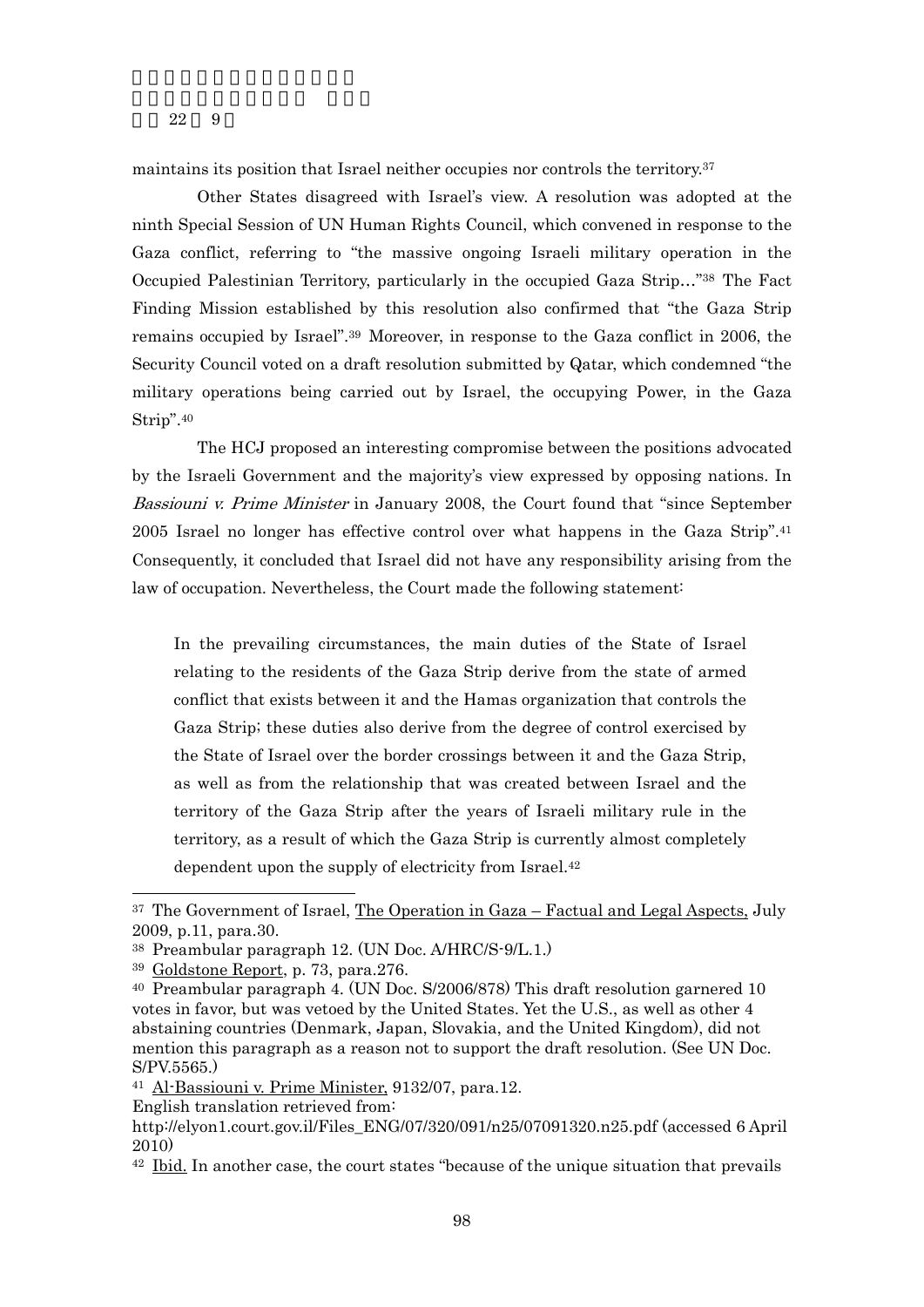These three legal sources seem to be comprised of (1) IHL provisions applicable to the situation of armed conflict, (2) some Human Rights obligations which are applicable extraterritorially and to the situation where the Government of Israel does not have "effective control" over the territory, and (3) some obligations relating to historical connection between Israel and the Gaza Strip.43

 In sum, the legal status of the Gaza Strip is more controversial than that of the West Bank, since Israel's capacity to exercise direct control over Gaza is relatively weak. There is no Israeli military presence within the Gaza Strip. Moreover, the Hamas authority in Gaza often wages wars against Israel. These elements put in doubt whether the Gaza Strip is occupied or not.

 This question itself does not fall within the scope of this article, but if the law of occupation does not apply to the Gaza Strip, then the legal regime applicable to Gaza would be very complicated. Of the three legal sources which the HCJ found applicable to Gaza, only "(1) IHL provisions applicable to the situation of armed conflict" has sufficient basis as positive international law.44 Even for this law to be applied, an armed conflict must exist. Consequently, whether or not the situation of armed conflict exists in the Gaza Strip will significantly affect the legal protection of the population therein. The following section will examine whether the ongoing situation in Gaza can be characterized as an armed conflict.

## II. Legal Analysis

-

## 1. Differences between International and Non-International Armed Conflict

 IHL distinguishes between two types of armed conflict: international armed conflict (IAC) and non-international armed conflict (NIAC). Depending on the type of armed conflict, different IHL rules apply. Although the difference between those two legal regimes is diminishing,45 there are some areas where the gap between them

English translation retrieved from:

there, the State of Israel has certain duties to the inhabitants of the Gaza Strip." See CrimA 6659/06 Anonymous v. State of Israel, 11 June 2008, para.11.

http://elyon1.court.gov.il/Files\_ENG/06/590/066/n04/06066590.n04.pdf (accessed 6 April 2010)

<sup>43</sup> Yuval Shany, "The Law Applicable to Non-Occupied Gaza: A Comment on Bassiouni v. Prime Minster of Israel", Research Paper No.13-09, International Law Forum of the Hebrew University of Jerusalem, 25 February 2009.

 $^{44}$  Ibid. pp.10-18. It is not clearly established whether human rights law applies to a situation where effective control does not exist.

<sup>45</sup> See Emily Crawford, "Unequal before the Law: The Case for the Elimination of the Distinction between International and Non-international Armed Conflicts", Leiden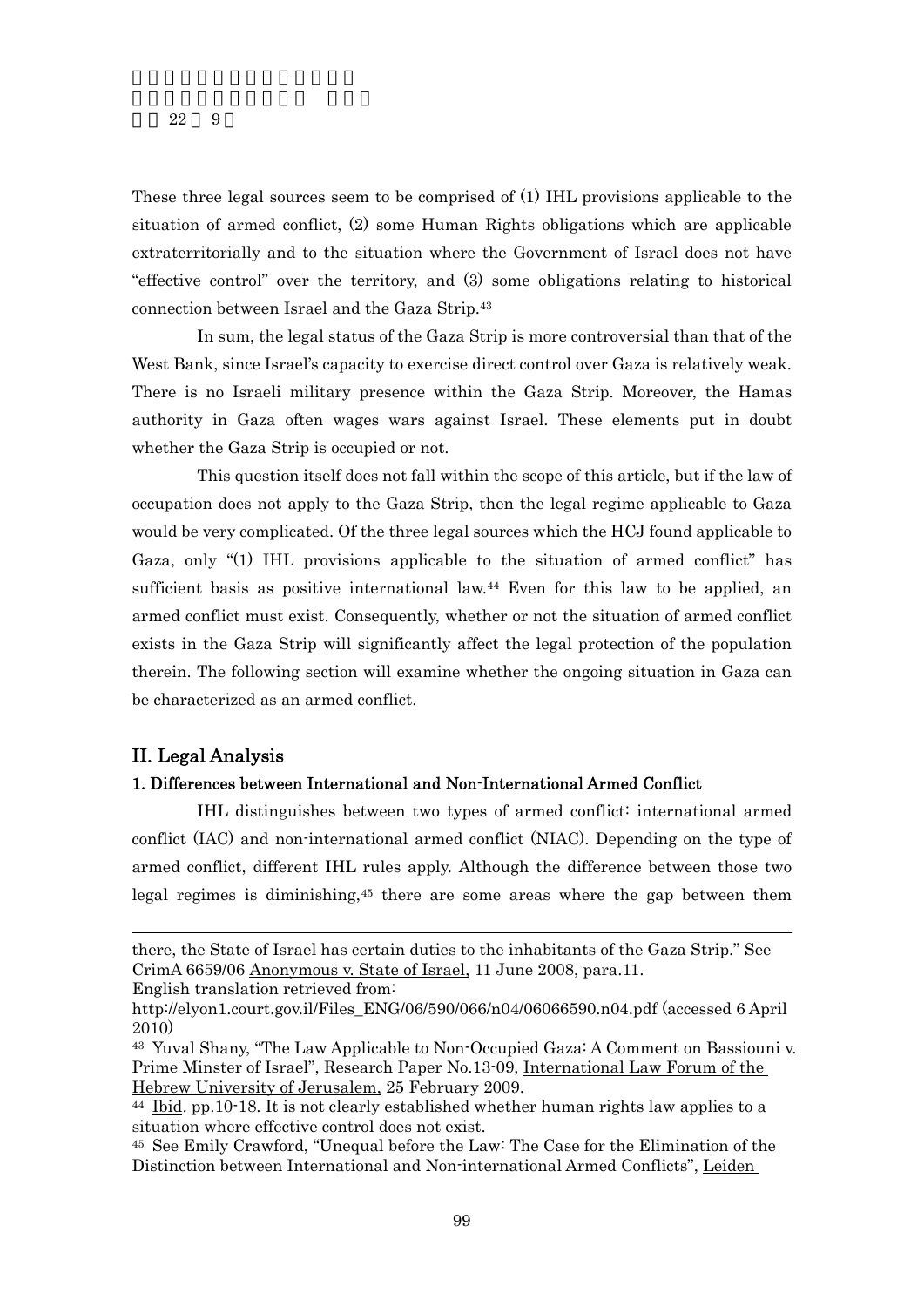cannot be overcome.46

One of these areas would be the threshold of armed conflict. According to a commentary of the Geneva Conventions prepared by the ICRC, the situation is qualified as IAC when there is "[a]ny difference arising between two States and leading to the intervention of members of the armed forces. … It makes no difference how long the conflict lasts, or how much slaughter takes place. The respect due to human personality is not measured by the number of victims. Nor, incidentally, does the application of the Convention necessarily involve the intervention of cumbrous machinery." 47 This interpretation by the ICRC implies very low threshold of IAC.

In contrast, the threshold of an NIAC is generally considered to be higher. Case law from the International Criminal Tribunal for former Yugoslavia (ICTY) and Rwanda (ICTR) established that an NIAC does not include situations of internal disturbances and tensions,48 and that an NIAC could be defined as "protracted armed violence between governmental authorities and organized armed groups." 49 This definition has been interpreted to include two criteria: intensity of violence and organization of armed groups. Higher intensity is required for an NIAC because States are reluctant to admit the existence of an armed conflict within their territories. Applying IHL to the situation within a State indicates the weakness of territorial control by the Government. A mere internal violence with low intensity does not qualify as an NIAC. Moreover, for there to be an NIAC, the organization of armed group must be such a level that it can conduct concerted military operations. This "organization" criterion is also important for the distinction between armed conflict and sporadic acts

Journal of International Law, Vol.20, No.2, 2007. Jean-Marie Henckaerts and Louise Doswald-Beck, Customary International Humanitarian Law: Volume 1, Rules,

Cambridge University Press, 2005.

<sup>46</sup> See Ibid. rules.3, 4, 41, 49, 51, 106, 107, 108, 114, 130.

<sup>47</sup> ICRC, Commentary, Convention (IV) relative to the Protection of Civilian Persons in Time of War. Geneva, 12 August 1949. Part I: General provisions, Article 2- Application of the Convention. Retrieved from:

http://www.icrc.org/IHL.NSF/COM/380-600005?OpenDocument (accessed 6 April 2010) 48 Human Rights Watch, Genocide, War Crimes, and Crimes Against Humanity: Topical Digests of the Case Law of the International Criminal Tribunal for Rwanda and the International Criminal Tribunal for the Former Yugoslavia, 2004, pp.52-53.

<sup>49</sup> Prosecutor v. Dusko Tadić, Appeals Chamber Decision on the Defence Motion for Interlocutory Appeal on Jurisdiction, 2 October 1995, IT-94-1-AR72, para.70. This criterion has been repeatedly referred by judgements of ICTY itself. It is also incorporated in the Rome Statute of the International Criminal Court. Art.8 (2) (f). See Knut Dörmann, Elements of War Crimes under the Rome Statute of the International Criminal Court - sources and commentary, ICRC, 2003, p.441. Otto Triffterer (ed.), Commentary on the Rome Statute of the International Criminal Court, Nomos Verlagsgesellschaft, 1999, p.285.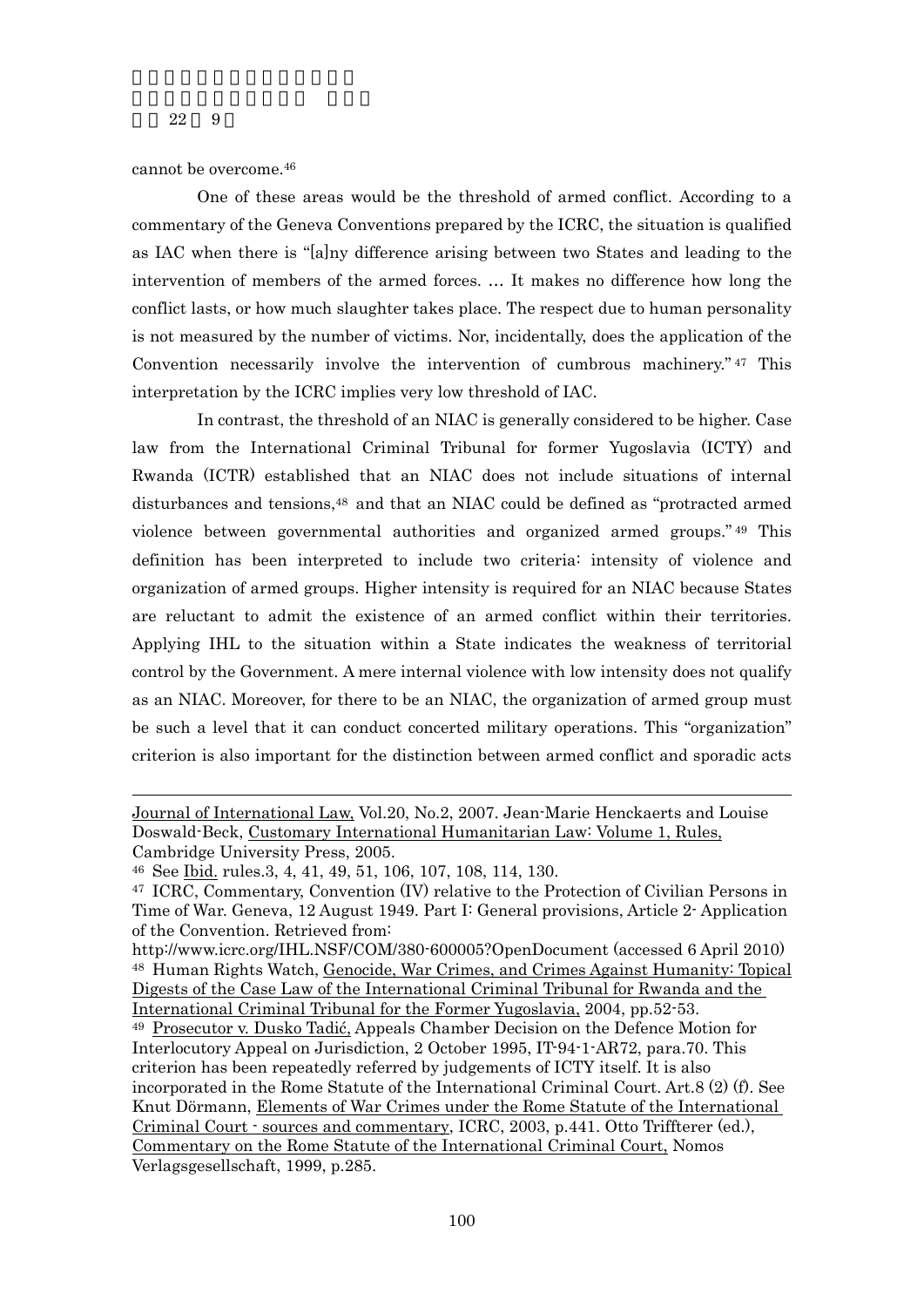of violence which is often conducted by disorganized mobs. These two requirements are further discussed below.

## 2. Nature of Conflict between Israel and Hamas in Gaza

 Whether international or non-international, the fighting that took place in Gaza in late-2008 can be undoubtedly classified as an "armed conflict." As mentioned at the introduction of this article, the magnitude of the Gaza conflict was so immense that none of the conflict parties and third parties denied the existence of armed conflict. However, considering its high-profile nature, one may find it odd that there were few discussions on the legal characterization of this conflict. The UN Security Council,50 the General Assembly,51 the Fact Finding Mission on the Gaza Conflict established by the Human Rights Council,<sup>52</sup> international human rights NGOs,<sup>53</sup> and the ICRC<sup>54</sup> did not determine whether the Gaza conflict was IAC or NIAC. Given the political sensitivity of the Israeli-Palestinian conflict and the right of self-determination of Palestinians, it would be difficult for the international community to imply the lack of statehood of Palestine, by classifying the Gaza conflict as NIAC.

However, since the 9/11 event and the subsequent American use of force in Afghanistan, there has been a huge discussion over the nature of armed conflict between a State and non-State armed group outside the State's territory. 55 The majority view seems that a battle between a State and a non-State armed group should be classified as an NIAC.56 The main difference between an IAC and an NIAC comes

<sup>50</sup> Resolution 1860 (2009), adopted by the Security Council at its 6063rd meeting, on 8 January 2009.

<sup>51</sup> Resolution adopted by the General Assembly, Tenth Emergency Special Session, 34th

<sup>&</sup>amp; 35th Meetings (UN Doc. A/ES-10/L.21/Rev.1)

<sup>52</sup> Goldstone Report, pp.75, paras.281-283.

<sup>53</sup> Amnesty International, op.cit., p.80. Human Rights Watch, White Flag, p.51.

<sup>&</sup>lt;sup>54</sup> ICRC, News Release 08/250, Gaza: civilians at risk as attacks continue, 31 December 2008.

<sup>&</sup>lt;sup>55</sup> Derek Jinks, "September 11 and Laws of War", Yale Journal of International Law, Vol. 28, 2003. Roy S.Schondorf, "Extra-State Armed Conflicts: Is There A Need For A New Legal Regime?" New York University Journal of International Law and Politics. Vol.37, No.1, December 2005.

<sup>56</sup> Derek Jinks, op.cit., p.38-41. Resolution of the Institute of International Law, The Application of International Humanitarian Law and Fundamental Human Rights, in Armed Conflicts in which Non-State Entities are Parties. On the Legal Aspects of 'Targeted Killings': Review of the Judgment of the Israeli Supreme Court, Policy Brief, May 2007, Program on Humanitarian Policy and Conflict Research (HPCR), Harvard University, p.7. Marco Sassoli, "Transnational Armed Groups and International Humanitarian Law" HPCR Occasional Paper Series, Harvard University, Winter 2006, p.9.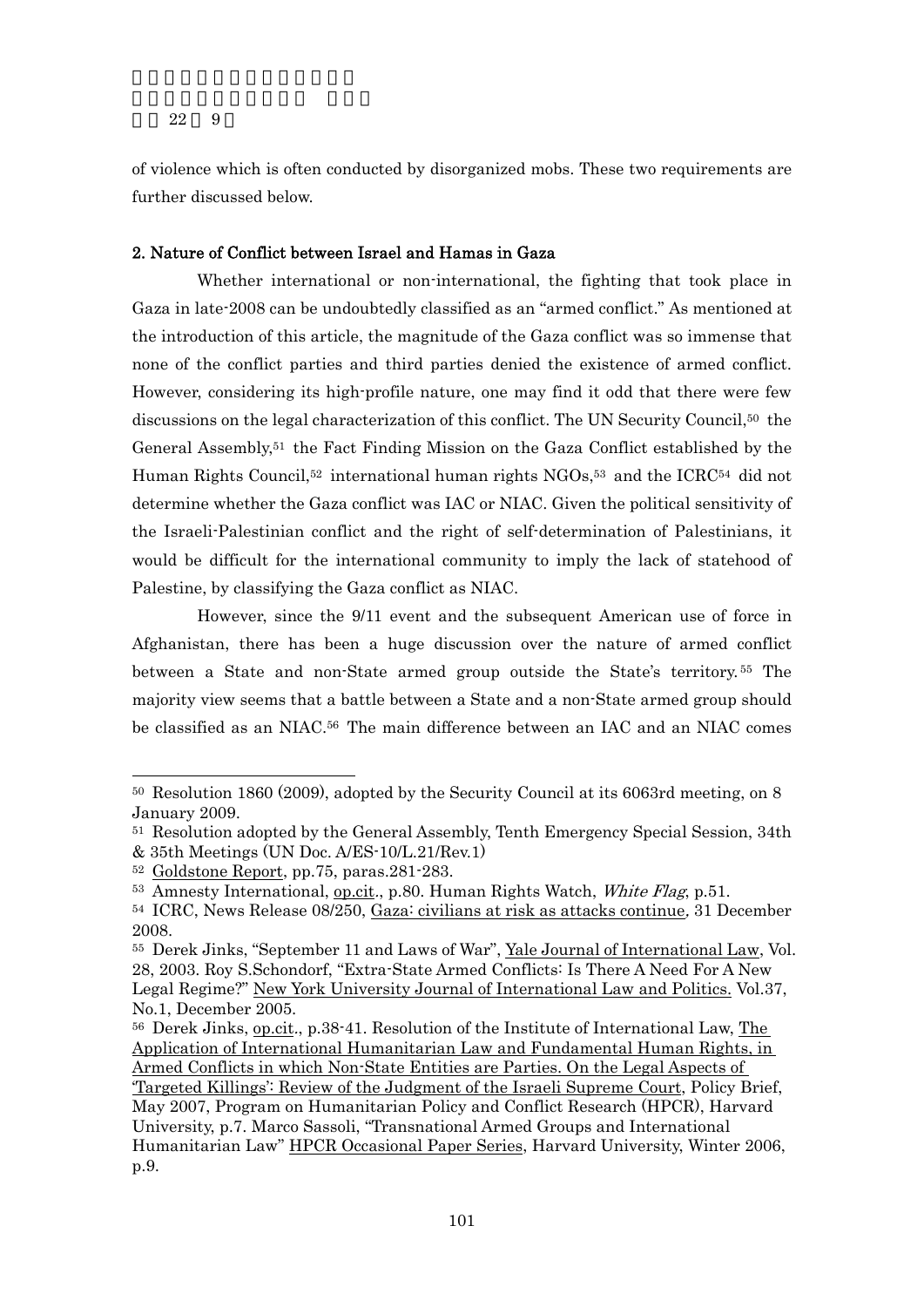-

from the different legal status of the parties to the conflict itself, rather than the cross-border nature of the conflict.57 In case of the Israeli-Palestinian conflict, because Hamas cannot be seen as a government representing a State, the armed conflict between it and Israel should be classified as NIAC.58 The application of IHL only depends on the facts on the ground and not based on political considerations.

 Even if the Israel-Hamas war is characterized as an IAC according to the HCJ,59 some authors were of the view that some level of intensity is required even in an IAC, which disagreed with ICRC's interpretation.<sup>60</sup> The Initial Report on the Meaning

<sup>57</sup> An ICRC representative in drafting the Additional Protocol II to the Geneva Conventions made a Statement: "a non-international armed conflict differed from an international armed conflict because of the legal status of the subjects of law involved: in non-international armed conflict the legal status of the parties was fundamentally unequal..." Haward. S. Levie, The Law of Non-International Armed Conflict: Protocol II to the 1949 Geneva Conventions, Martinus Nijhoff Publishers, Dordrecht, 1987, p.29, para.13. See also Initial Report on the Meaning of Armed Conflict in International Law, Prepared by the International Law Association (ILA), Committee on the Use of Force, p.6. ICRC, Interpretive Guidance on the notion of direct participation in hostilities under International Humanitarian Law, pp.23-24.

<sup>&</sup>lt;sup>58</sup> One may also argue that conducts of Hamas are attributable to Syria or Iran, but it is difficult to find, even during the Gaza conflict, the evidence to meet "overall control" test of attribution, "going beyond the mere financing and equipping of such forces and involving also participation in the planning and supervision of military operations." (Prosecutor v. Duško Tadić, Judgement, No.94-1-A, 15 July 1999, para.145.) Even the Government of Israel did not argue such substantial support was provided by Iran and Syria. See Government of Israel, The Operation in Gaza, 27 December 2008 – 18 January 2009: Factual and Legal Aspects, July 2009, paras.40, 59, 75.

Another possibility is to assume that the armed conflict between Hamas and Israel as "armed conflicts in which peoples are fighting against colonial domination and alien occupation … in the exercise of their right of self-determination", as stipulated in Art.1 (4) of the Additional Protocol I to the Geneva Conventions, which is applicable to IAC. The first difficulty is that Israel is not a State party to this Protocol, and this provision has not attained the status of customary international law. (Christopher Greenwood, "Customary Law Status of the 1977 Geneva Protocols", in Humanitarian Law of Armed Conflict: Challenges Ahead, pp.111-112. Roy S. Schondorf, "The Targeted Killings Judgment: A Preliminary Assessment", Journal of International Criminal Justice, Vol.5, Issue 2, p.304.). Zimmerann observed that "[i]t might be said that, as of today, the rule contained in article 1 para. 4 of the First Add. Prot. has become a generally binding rule of customary international law with the possible exception of those countries which have persistently objected to the formation of such rule including *inter alia* Israel." (Otto Triffterer (ed.), Commentary on the Rome Statute of the International Criminal Court, Nomos Verlagsgesellschaft, 1999, p.266.) Second, it seems difficult to regard Hamas as "[t]he authority representing a people" (Art.96 (3)) of Palestine.

<sup>59</sup> The Public Committee against Torture in Israel, v. The Government of Israel, 769/02, paras.16-18. English translation retrieved from:

http://elyon1.court.gov.il/Files\_ENG/02/690/007/A34/02007690.A34.pdf (accessed 6 April 2010)

<sup>60</sup> Andreas Paulus and Mindia Vashakmadze, "Asymmetrical war and the notion of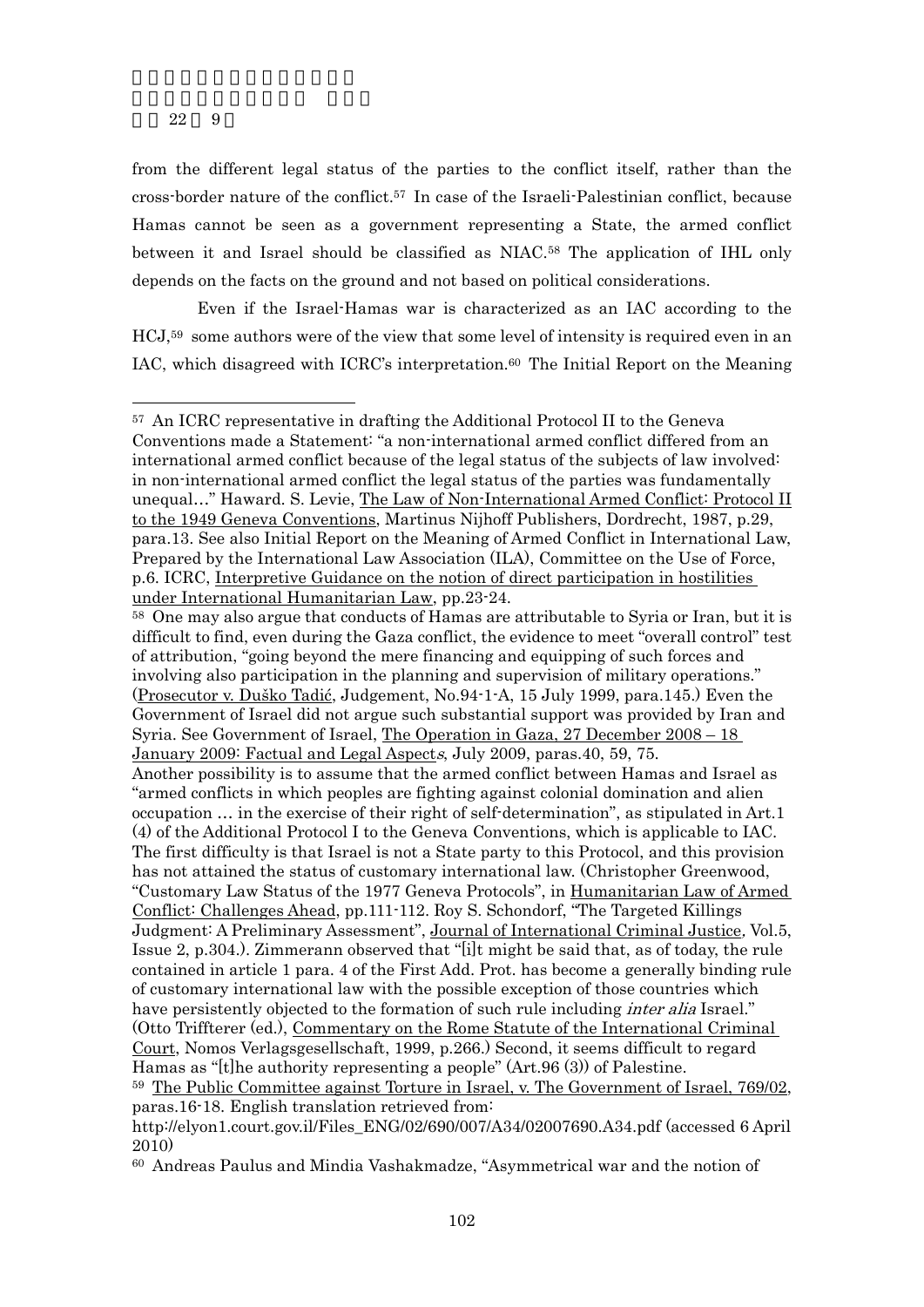-

of Armed Conflict in International Law, prepared by the International Law Association, Committee on the Use of Force (hereinafter ILA Report) concludes that "following the adoption of the 1949 Conventions, conflicts were commonly classified on the basis of the intensity of the fighting and not whether the armed forces of the parties to the Conventions were engaged." $61$  If this is the case, the intensity of violence also matters in case of an IAC, though it may be possible that the required threshold for IAC is still lower than that of an NIAC.

 Based on the assumption that the fight between Israeli forces and Hamas is non-international, when does the situation turn into an armed conflict? Are Israeli intermittent airstrikes against Gaza sufficient to trigger an armed conflict? Does the frequent launching of Qassam rockets from Gaza, which often fail to hit their targets,<sup>62</sup> meet the requirement of intensity for an armed conflict?

### 3. Does Armed Violence in Gaza meet the "Protracted Armed Violence" Test?

 As mentioned above, the "protracted armed violence" test is regarded as the formal threshold that distinguishes a situation of war from mere internal violence. Decisions made by international criminal tribunals do not necessarily provide clear definition of "protracted armed violence."63 However, the absence of clear definition is understandable, because once there is a clear definition and the scope of armed conflict, there will certainly be a gap, which does not neatly fit into the definition. The definition of armed conflict should be as holistic as possible, so that the protection of IHL should be extended as far as possible. This is analogous to the fact that IHL also applies to the situation of belligerent occupation without any armed resistance.<sup>64</sup> In the *Limaj* case, the ICTY Trial Chamber stated that the assessment of existence of armed conflict should be "on a case-by-case basis."65

armed conflict – An attempt at a conceptualization" International Review of the Red Cross, No 873, 31 March 2009, p.101. Mary Ellen O'Connell, "Defining Armed Conflict", Journal of Conflict and Security Law, Vol. 13, 2009, p.397.

<sup>61</sup> Initial Report on the Meaning of Armed Conflict in International Law, Prepared by the International Law Association (ILA), Committee on the Use of Force, p.10. (hereinafter ILA Report)

 $62$  Intelligence and Terrorism Information Center at the Israel Intelligence Heritage  $\&$ Commemoration Center (IICC), "Rocket threat from the Gaza Strip, 2000-2007", December 2007, p.17.

<sup>63</sup> Prosecutor v. Ljube Boškoski, Trial Chamber Judgement, IT-04-82-T, 10 July 2008. (hereinafter Boškoski case)

<sup>64</sup> GCIV, Art.2 (2) "The Convention shall also apply to all cases of partial or total occupation of the territory of a High Contracting Party, even if the said occupation meets with no armed resistance."

<sup>65</sup> Prosecutor v. Fatmir Limaj et al., Trial Chamber Judgement, IT-03-66-T, 30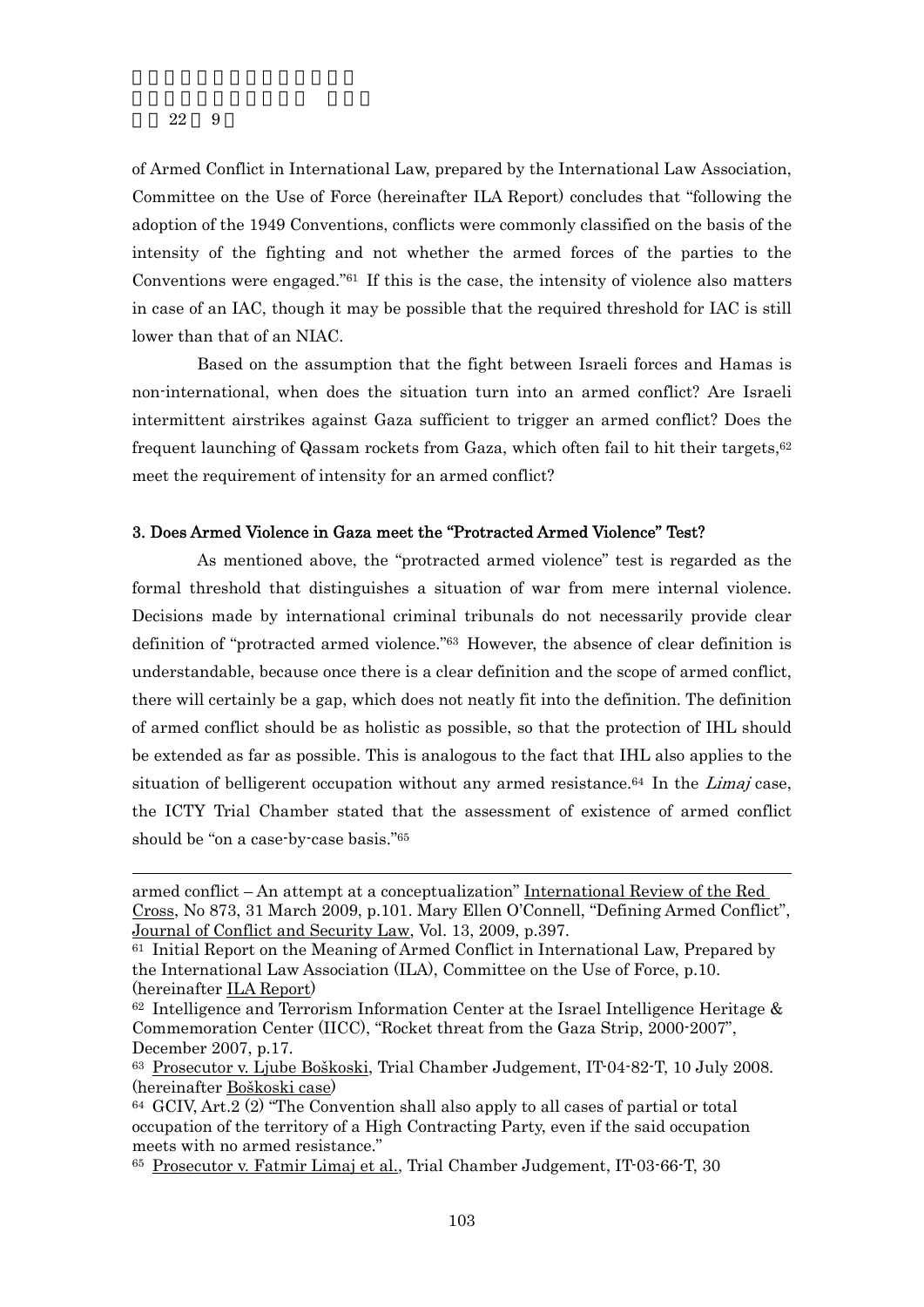The following sections will assess whether the armed violence in Gaza fulfills the specific criteria of an armed conflict, which can be found in the jurisprudence of the ICTY. The reason for relying mainly on the ICTY case law is because its expertise on IHL issues is much better than domestic courts or human rights bodies.66 It is a specialized international criminal tribunal designated for the prosecution of IHL violations. ICTY cases such as Tadić, Haradinaj, Boškoski provided in depth analyses on the issue of threshold of an NIAC.67

## (i) Organization

As discussed above, the *Tadić* case defined an armed conflict as protracted armed violence between governmental authorities and "organized armed groups or between such groups within a State."68 Two requirements of NIAC are derived from this definition: organization and intensity. The ILA Report, after reviewing various decisions of courts and State practices regarding the threshold of armed conflict, concluded that "[t]he criteria of organisation and intensity are clearly related and should be considered together when assessing whether a particular situation amounts to an armed conflict".69

As for the requirement of organization, required degree of organization has not

November 2005, para. 90.

<sup>66</sup> The ICTR is also prominent specialized tribunal for war crimes and other international crimes, but as the armed conflict in Rwanda in 1994, in which the ICTR has its jurisdiction, obviously met the requirement of protracted armed violence test, it did not have to look closely into the issue of threshold of armed conflict. (See The Prosecutor v. Clément Kayishema and Obed Ruzindana, Judgement and Sentence, ICTR-95-1-T, 21 May 1999, para. 597. ("The Trial Chamber finds that this is not a question that need be addressed. It has been established, beyond a reasonable doubt, that there was an armed conflict, not of an international character, in Rwanda.")) Consequently, the case law of ICTR does not provide sufficient implications on this issue. In contrast, the jurisdiction of ICTY "shall extend to the territory of the former Socialist Federal Republic of Yugoslavia" which fell apart into 7countries (including Kosovo) in the course of conflict, and "shall extend to a period beginning on 1 January 1991." (Art.8 of the Statute) Thus, the ICTY have examined various types and phases of armed violence in former Yugoslavia.

<sup>67</sup> For example, Haradinaj case "sets a precedent for what falls short of non-international armed conflict" in the jurisprudence of ICTY. (Anthony Cullen and Marko Divac Öberg, "Prosecutor v. Ramush Haradinaj et al.: The International Criminal Tribunal for the Former Yugoslavia and the Threshold of Non-International Armed Conflict in International Humanitarian Law", ASIL Insights, Volume 12, Issue 7, 23 April 2008.)

<sup>68</sup> Prosecutor v. Duško Tadić, Appeals Chamber Decision on Defence Motion for Interlocutory Appeal on Jurisdiction, op.cit., para.70. 69 ILA Report, p.22.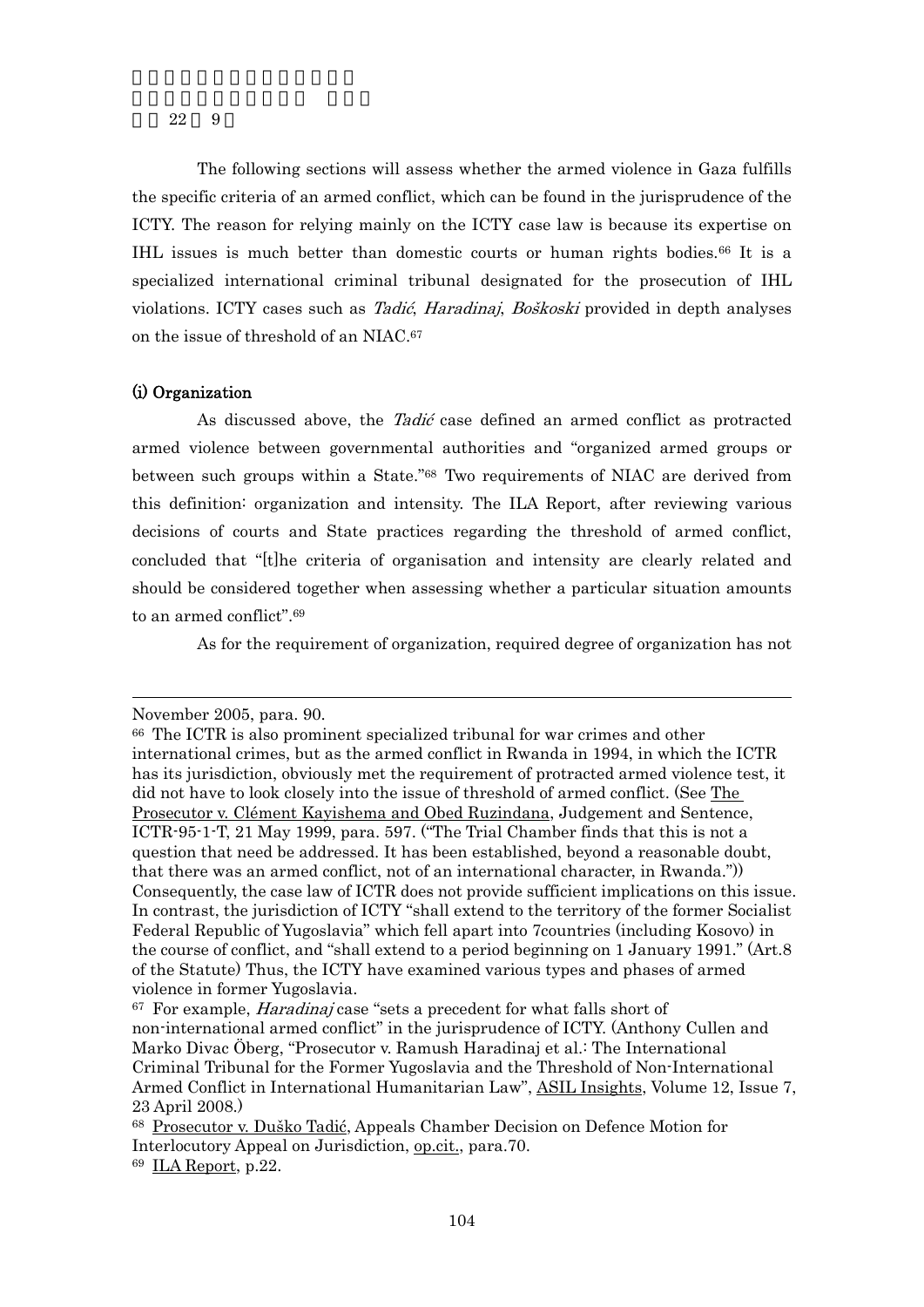been specifically defined in legal texts or in jurisprudence.70 Yet the case law of ICTY has gradually clarified some core elements of "organization" criterion. In *Boškoski* case, the Trial Chamber confirmed "five broad groups" as an indicator of organization: (1) the presence of a command structure, (2) the ability to carry out operations in an organized manner, (3) the level of logistics, (4) the level of discipline and the ability to implement the basic obligations of Common Article 3 of the Geneva Conventions, and (5) the ability to speak with one voice, $71$  although "none of which are, in themselves, essential to establish whether the 'organization' criterion is fulfilled".72 It should be emphasized that the fulfillment of these requirements neither confers the combatant status to an armed group, nor deprives its members of the civilian immunity "unless and for such time as they take a direct part in hostilities," as far as IHL is concerned.<sup>73</sup> This means that in order to determine whether the armed conflict exist in the Israel-Palestine context, it is necessary to analyze the structure of Hamas in the light of these five groups.

Hamas has its own military wing: Ezzedeen Al-Qassam Brigades.74 Hamas was founded in 1987, by leaders of the Muslim Brotherhood in the Gaza Strip. It has its own charter75 defining their objectives and activities. While it had been refusing to recognize the Palestinian peace process with Israel, Hamas decided to participate in the Palestinian municipal elections in 2004, which resulted in an unexpected Hamas victory. However, the attempt to form a Hamas-headed national unity government failed, and

<sup>70</sup> Boškoski case, para.194.

<sup>71</sup> Ibid., paras.199-203

<sup>72</sup> Prosecutor v. Ramush Haradinaj, Trial Chamber Judgement, IT-04-84-T, 3 April 2008, para 60. (hereinafter Haradinaj case)

<sup>73</sup> Additional Protocol I to the Geneva Conventions, Article 51 (3). Additional Protocol II to the Geneva Conventions, Article 13 (3). The ICRC recently published a guideline for interpreting the notion of "direct participation in hostilities." The guideline suggested that mere membership to an organized armed group does not jeopardize the protection afforded to civilian. They lose the protection when they assume "continuous combat function." (ICRC, Interpretive Guidance on the notion of direct participation in hostilities under International Humanitarian Law, p.33.) The category of "continuous combat function" was invented to address the situation, which can often be found in Gaza, where civilians take part in hostilities on a daily basis, but they benefit from civilian immunity as soon as they lay down their weapons.

<sup>74</sup> There are several other armed groups active in the Gaza Strip (See footnote 1. In each case of rocket fire and shelling, it is not necessarily clear from which organization they are fired. See Intelligence and Terrorism Information Center, at the Israel Intelligence Heritage & Commemoration Center (IICC), "Summary of rocket fire and mortar shelling in 2008") but this article focuses on the organization and acts of Hamas. 75 English translation is available at Yale Law School, Lillian Goldman Law Library, "The Avalon Project : Hamas Covenant 1988"

http://avalon.law.yale.edu/20th\_century/hamas.asp (accessed 6 April 2010)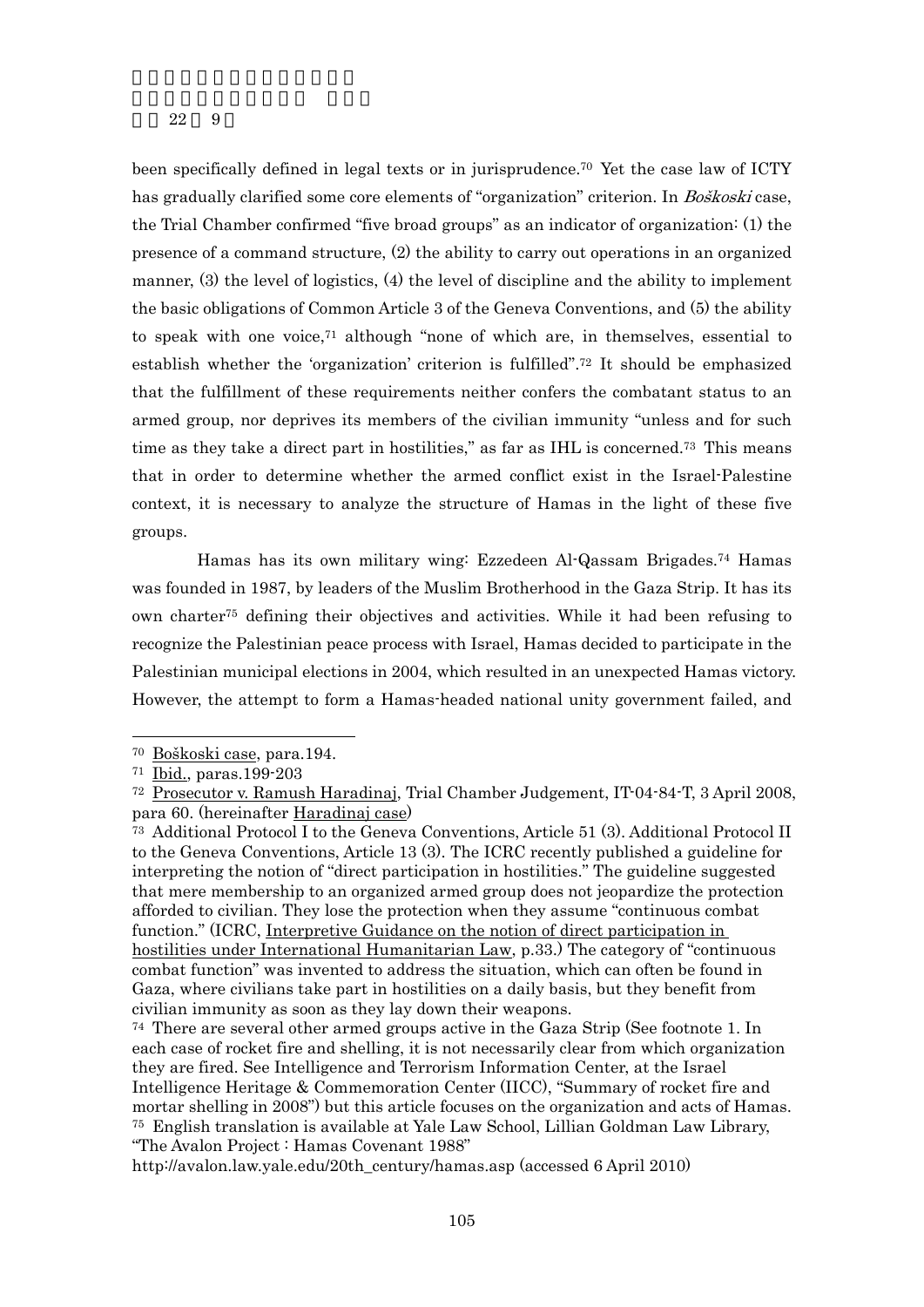Hamas took over the Gaza Strip in 2007. According to a report of the International Crisis Group, Hamas has 7,000-10,000 full time forces with more than 10,000 reserves.76

 Though the organizational structure of Hamas remains unclear, at least they have leaders and high ranked personnel who gave orders to their subordinates.<sup>77</sup> (The presence of a command structure) They conduct military operations in individual cells. Hamas proved its capacity to adjust its strategy according to the phases of Gaza conflict and even to coordinate with other brigades in Gaza.<sup>78</sup> (The ability to carry out operations in an organized manner) Hamas has "a substantial weapons inventory of light automatic weapons and grenades, improvised rockets, mortars, bombs, suicide belts and explosives."79 It also conducts military training within the Gaza Strip or in other countries such as Syria or Iran. (*The level of logistics*) Hamas has a poor record of implementing IHL and punishing its violation during and after the Gaza conflict.<sup>80</sup> Nevertheless, the Boškoski case stated that "so long as the armed group possesses the organisational *ability* to comply with the obligations of international humanitarian law, even a pattern of such type of violations would not necessarily suggest that the party did not possess the level of organisation required to be a party to an armed conflict".<sup>81</sup> In addition, Hamas also received training on IHL conducted by the ICRC.<sup>82</sup> (The level of discipline and the ability to implement the basic obligations of Common Article 3 of the Geneva Conventions) While the al-Qassam Brigade sometimes acts independently of its political wing, the brigade itself has its own website and expresses its own policy.83 (The ability to speak with one voice) Based on the facts and analysis above, it seems reasonable to conclude that Hamas meets the requirement of an organization.

## (ii) Intensity

-

As for the criterion of intensity, the ICTY Trial Chamber in the *Boškoski* case enumerated the elements for assessing the intensity of conflict.

<sup>76</sup> International Crisis Group, Gaza's Unfinished Business, Middle East Report N°85 23 April 2009, note 20.

<sup>77</sup> Australian National Security, "Hamas's Izz al-Din al-Qassam Brigades"

http://www.ema.gov.au/agd/WWW/nationalsecurity.nsf/Page/What\_Governments\_are\_d oing\_Listing\_of\_Terrorism\_Organisations\_Hamas&apos (accessed 6 April 2010)

<sup>78</sup> International Crisis Group op.cit., p.2.

<sup>79</sup> Australian National Security, op.cit.

<sup>80</sup> Goldstone Report, p.394-396, paras.1836-1842.

<sup>81</sup> Boškoski case, para.205.

<sup>82</sup> BBC, Red Cross gives war lessons in Gaza, 19 November 2007.

http://news.bbc.co.uk/2/hi/middle\_east/7102248.stm (accessed 6 April 2010)

<sup>83</sup> Australian National Security, op.cit.. Brigade's webiste is: http://www.qassam.ps/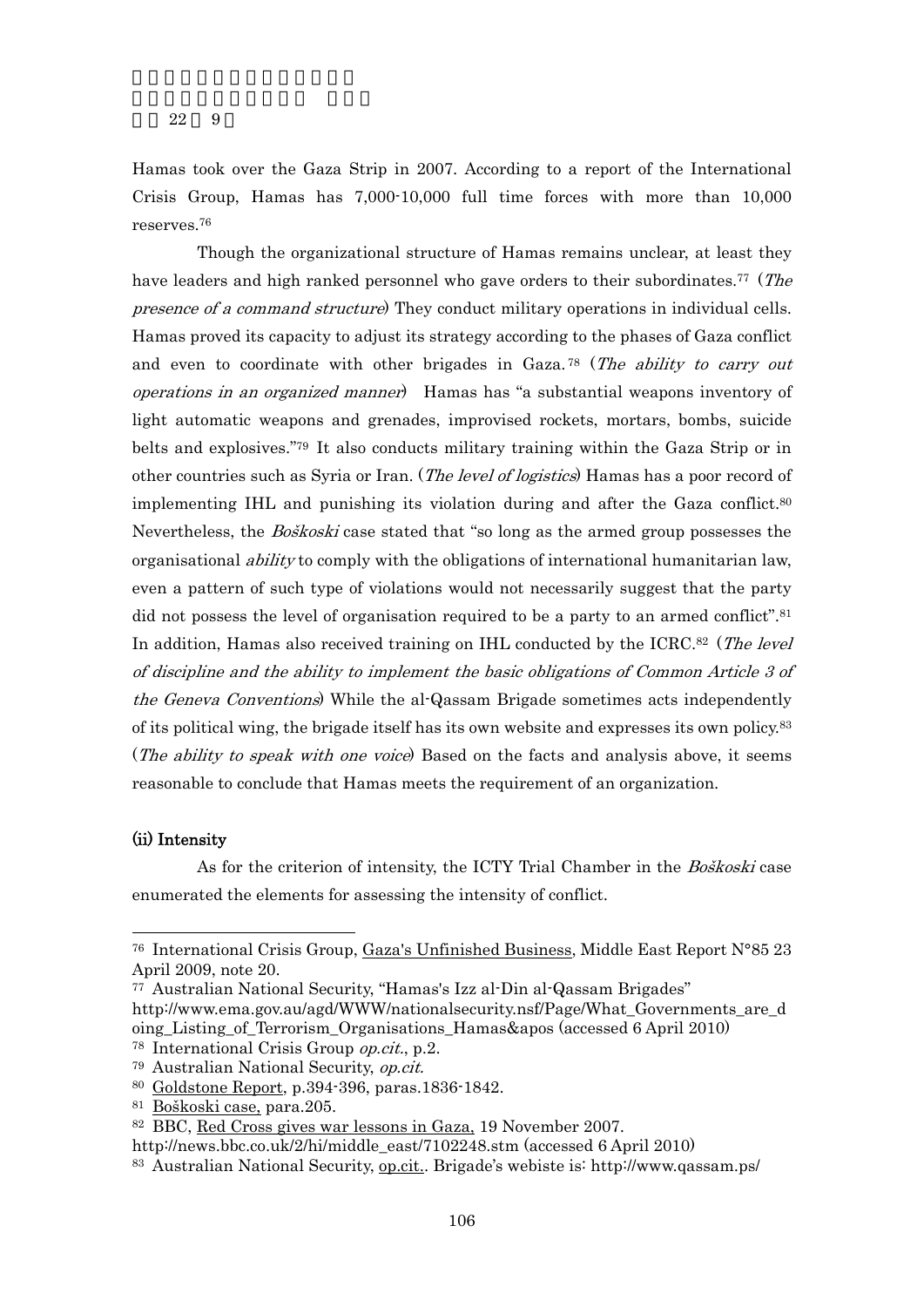Various indicative factors have been taken into account by Trial Chambers to assess the "intensity" of the conflict. These include the seriousness of attacks and whether there has been an increase in armed clashes, the spread of clashes over territory and over a period of time, any increase in the number of government forces and mobilisation and the distribution of weapons among both parties to the conflict, as well as whether the conflict has attracted the attention of the United Nations Security Council, and whether any resolutions on the matter have been passed. Trial Chambers have also taken into account in this respect the number of civilians forced to flee from the combat zones; the type of weapons used, in particular the use of heavy weapons, and other military equipment, such as tanks and other heavy vehicles; the blocking or besieging of towns and the heavy shelling of these towns; the extent of destruction and the number of casualties caused by shelling or fighting; the quantity of troops and units deployed; existence and change of front lines between the parties; the occupation of territory, and towns and villages; the deployment of government forces to the crisis area; the closure of roads; cease fire orders and agreements, and the attempt of representatives from international organisations to broker and enforce cease fire agreements.84

As the Trial Chamber used the term "include", this extensive list of indicative factors is not exhaustive. While the Chamber in this case found the existence of an armed conflict during the entire period of indictment (from January to September 2001), it also pointed out some negative indicators for the existence of an armed conflict. These elements include; relatively few casualties (168 for the highest estimates of total number in 2001); relatively small scale material damage to property; small scale of armed clashes; and indication of applying a law enforcement framework by the government security force.85 Nevertheless, the Chamber gave a "significant consideration" to "the extent of the civil disruption being experienced as evidenced by the extensive displacement of persons from their homes and villages, at least 64,000 of whom became refugees and 70,000 of whom were internally displaced."86 The sequence of events in this case is summarized in Table 1.

<sup>84</sup> Ibid. para.177. Footnotes omitted.

<sup>85</sup> Boškoski case, paras.244-245.

<sup>86</sup> Ibid. para.248.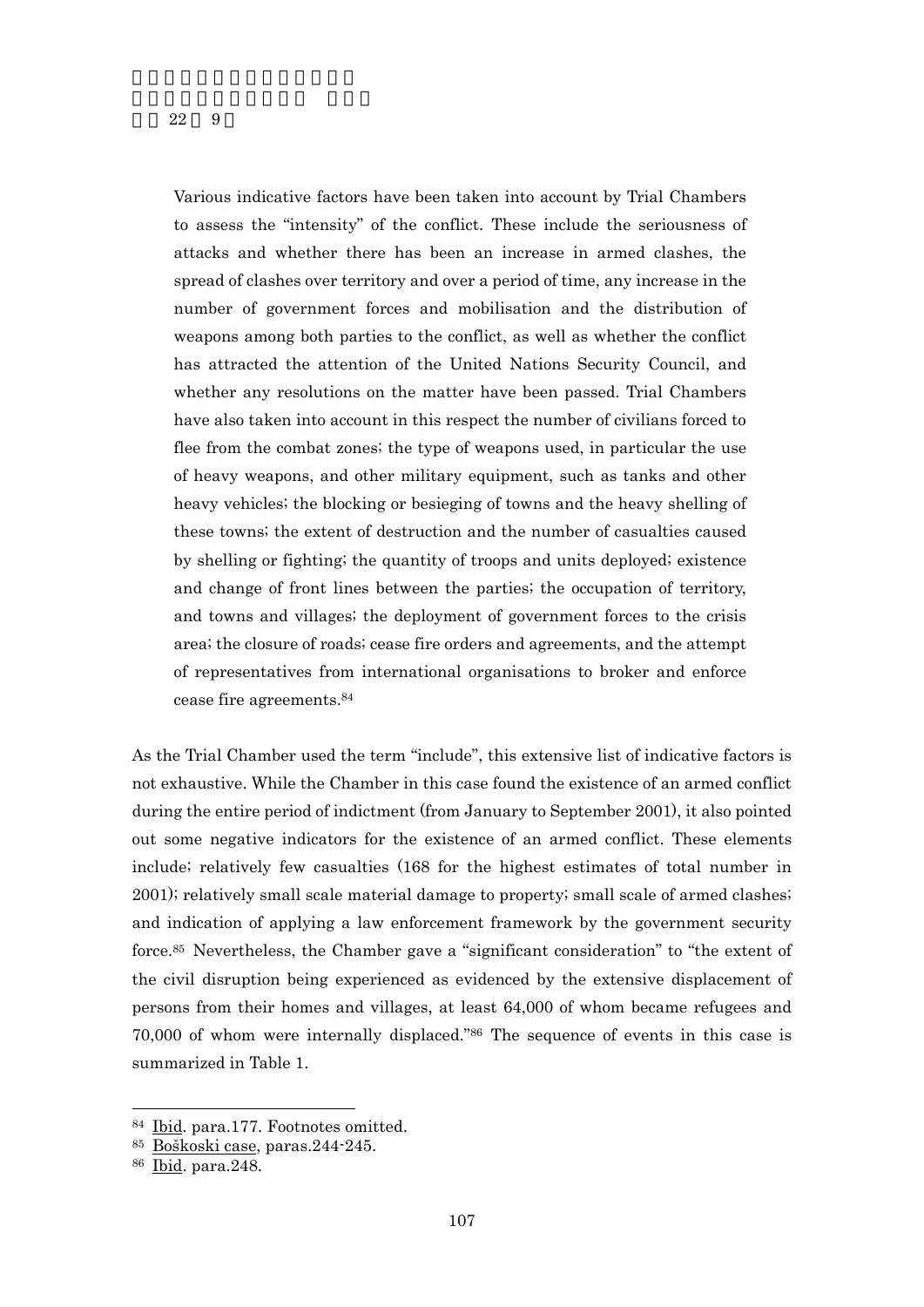In the *Haradinaj* case, despite the indictment period from March to September 1998, the Trial Chamber found that armed conflict had existed only since 22 April 1998. It explained that before that date, there were only "isolated events followed by periods of relative calm." The Chamber especially took into account the following factors: frequent shelling, the flight of civilians from the countryside, the daily clashes between the armed force and an armed group, unprecedented scale of deployment of the armed force and their participation in combat.<sup>87</sup> The sequence of events in this case is summarized in Table 2.

The timeline of violent incidents in the Gaza Strip is found in Table 3. Compared to the other two cases, it became clear that the degree of violence in Gaza is rather limited. The total number of the persons killed during whole 2009 was 77,<sup>88</sup> far fewer than the Boškoski case (168 persons were killed in 2001), which was described by the Trial Chamber as "relatively few casualties." We cannot find a major spread of range or escalation of violence in the Gaza context. The UN Security Council discussed the Palestinian question periodically in 2009, but did not address each incident of violence in Gaza. Many Palestinian populations in Gaza were affected by the conflict, but not so many by the armed confrontation itself. While it is debatable whether Israel is an occupying power in Gaza or not, it does not have military presence in Gaza. This evidence indicates the lack of intensity required for an NIAC.

# 4. Other Arguments Indicating the Existence of Armed Conflict (i) HCJ – International Armed Conflict

The HCJ in The Public Committee against Torture in Israel, v. The Government of Israe $l^8$ <sup>9</sup> in December 2006, found the existence of an international armed conflict since the first *intifada* in 1987. Two main reasons for this finding are (1) the armed conflict between an occupying power and the terrorists who come from the occupied area has an international character; (2) the military capability of terrorists is nowadays not less than that of a State.

It is however difficult to find support for this argument. Firstly, as Krezmer pointed out, the application of law of belligerent occupation does not automatically internationalize the armed struggle of an occupied population.<sup>90</sup> As discussed above, the difference between IAC and NIAC comes from the difference of the legal status of

<sup>87</sup> Haradinaj case, para.99.

<sup>88</sup> Excluding January 2009. (the Gaza conflict was fought until 18 January 2009.)

 $89$  The Public Committee against Torture in Israel, v. The Government of Israel,  $q_{\text{D},\text{cit}}$ , paras.16-21.

<sup>90</sup> Kretzmer, op.cit., pp.208-211.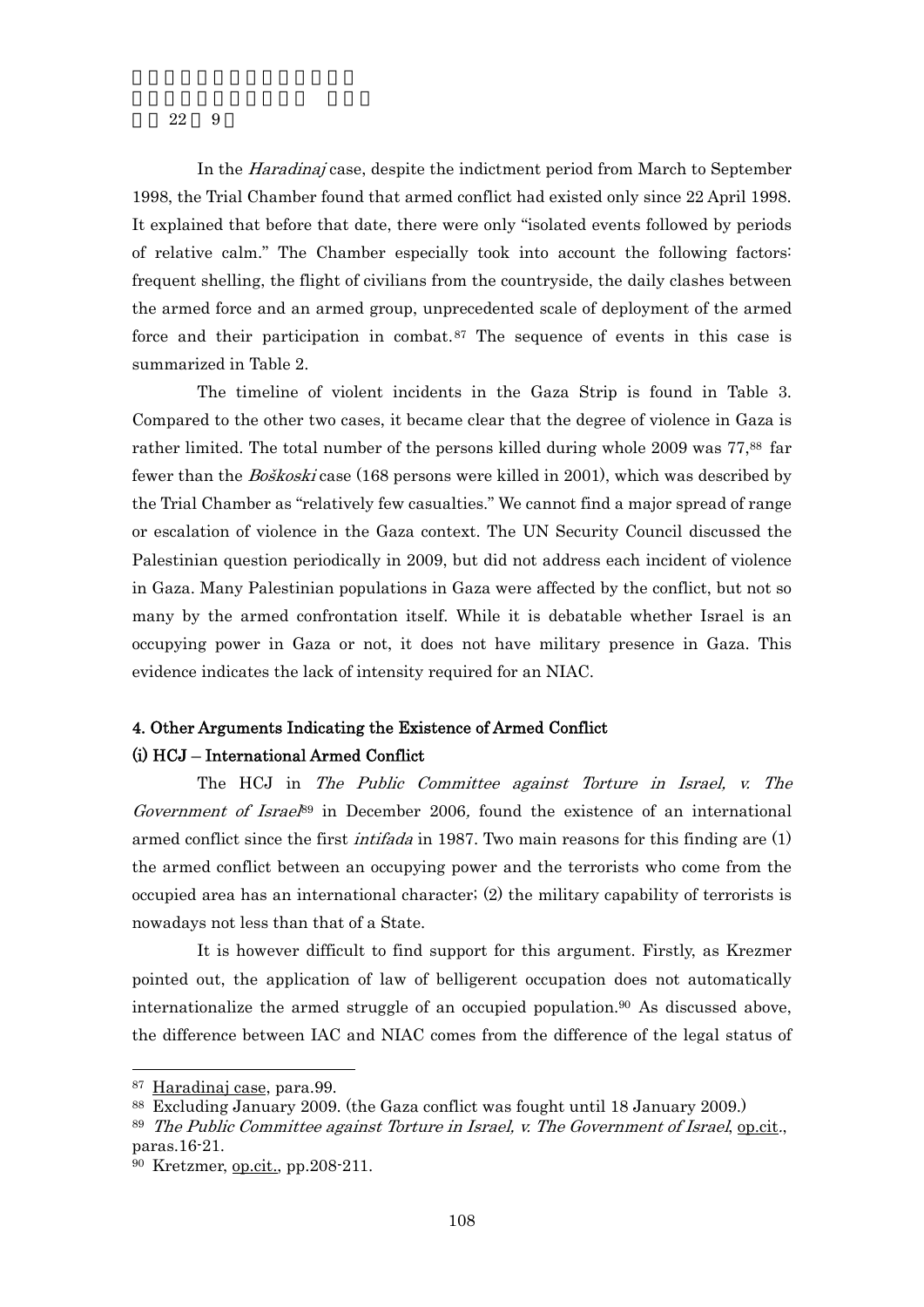conflict parties. Secondly, for the same reason, the high military capability of an armed group does not internationalize the armed conflict. If such a rule existed, States would have to treat "terrorists" with high military capacity as combatants who can legitimately participate in hostilities against the States. It seems unrealistic to assume that such a rule has been agreed by States as a binding norm. Moreover, the HCJ judgment reviewed the situation of the whole Palestinian territory, including the period of the first and the second intifadas, whereas this article merely focuses on the situation of the Gaza Strip after the end of the Gaza conflict. Consequently, the decision by the HCJ does not have direct relevance to the existence of an NIAC in Gaza.

### (ii) ILA Report – Intensity-Protraction Relationship

The ILA Report suggested that limited severity of armed violence over an extended time period would satisfy the intensity requirement. It pointed out that "[t]he two concepts, intensity and protraction, are clearly linked and a lesser level of duration may satisfy the criterion if the intensity level is high. The reverse is also the case."91 According to this argument, it may be argued that the protracted nature of the violence in Gaza would satisfy the intensity requirement of an NIAC.

However, the ILA Report cited para.49 of the Haradinaj case to support its argument, which clearly stated "[t]he criterion of protracted armed violence has therefore been interpreted in practice, including by the *Tadić* Trial Chamber itself, as referring more to the intensity of the armed violence than to its duration." This sentence actually suggests the weak link between intensity and protraction. It puts the main emphasis on intensity rather than duration (or protraction).<sup>92</sup> Although the *Haradinaj* case did refer to the "frequent shelling" and "daily clashes" as decisive factors to reach the threshold of armed conflict, there were "daily" clashes in Kosovo at that time, (see Table 2), while the violence in Gaza is far less frequent. Thus, the relationship between intensity and protraction remains unclear, and the armed violence in Gaza is not protracted enough to be regarded as an armed conflict.

### (iii) ILA Report – Organization-Intensity Relationship

The ILA Report also states that "[i]t seems that the higher the level of organisation the less degree of intensity may be required and vice versa."93 This

<sup>91</sup> ILA Report, p.23.

<sup>92</sup> The Inter-American Commission on Human Rights found the existence of armed conflict lasted only 30 hours. (Juan Carlos Abella v. Argentina, Case 11.137, Report No. 55/97, Inter-Am. C.H.R., OEA/Ser.L/V/II.98, Doc. 6 rev., 18 November 1997, para. 156.) 93 Ibid., p.22.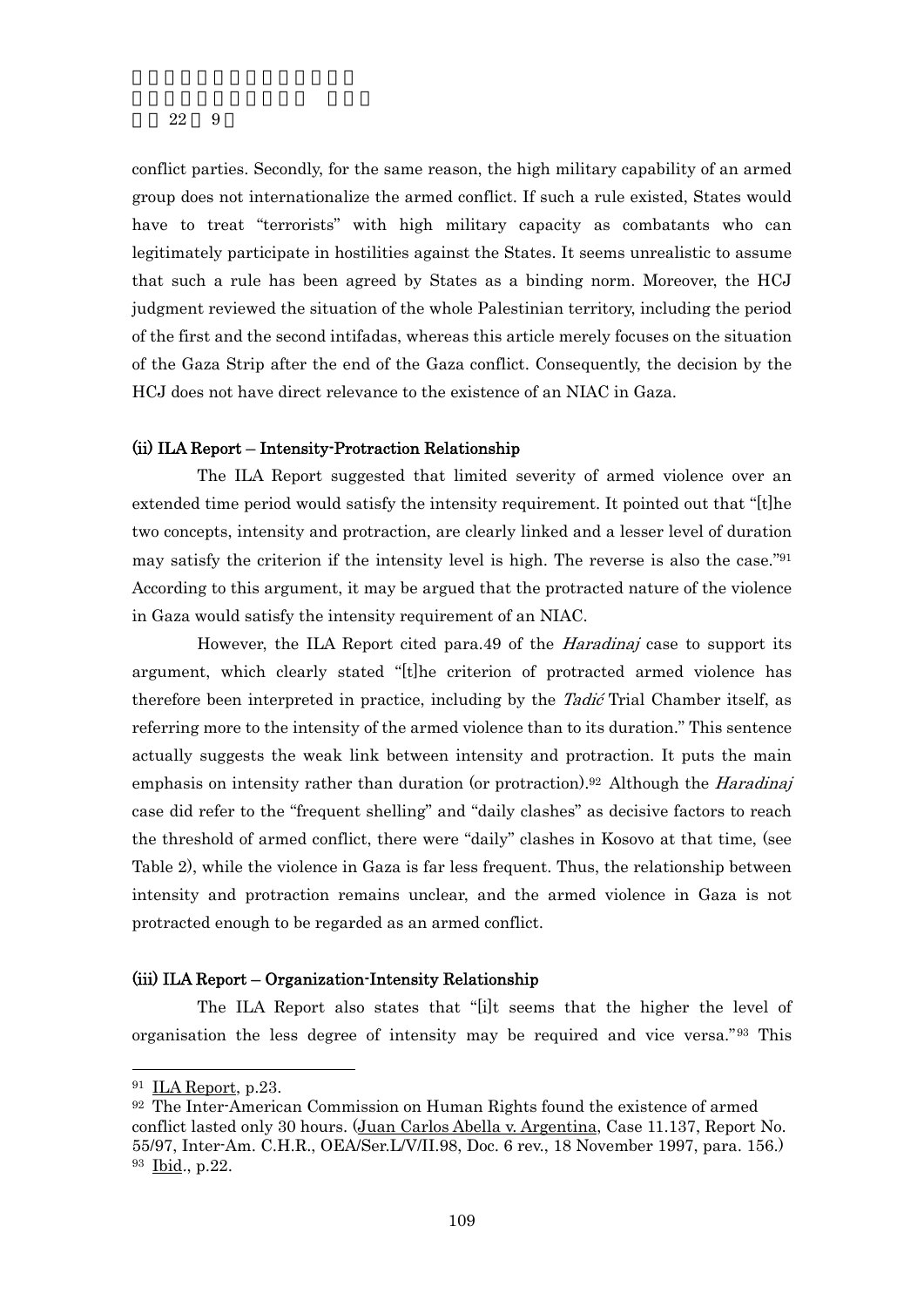argument can be interpreted as follows; since Hamas has a high organizational structure, even sporadic and less intensive armed violence in Gaza would amount to an NIAC.

Of course, if an armed group has strong organization and military capability, it is likely that the violence becomes intense. But it is not sufficient to meet the test of "protracted armed violence" just because the armed group is likely to incite high level of violence. A certain degree of violence should exist in reality, regardless of its capacity.94

It is also difficult to find in the ICTY jurisprudence such inverse relationship between requirements of organization and intensity. If the requirement of organization had to be analyzed in the context of intensity of violence (or vice versa), it is impossible to examine one by one whether each requirement is fulfilled/satisfied or not. In the Haradinaj case, the Trial Chamber found that the requirement of organization had been already met earlier than 22 April 1998 (on that date the intensity requirement was met), before analyzing the intensity requirement. 95 In this judgment, like most other decisions of the ICTY, the Trial Chamber determined whether the organization requirement was fulfilled, regardless of how intensive the armed violence was, and vice versa. The jurisprudence of the ICTY has treated these two requirements as mutually independent elements.

## Conclusion

-

 Based on the above assessment, this article concludes that a situation of armed conflict does not exist between Israel and Hamas in the Gaza Strip. Although the military capability of Hamas is sufficient to meet the organization criterion, the sporadic and limited nature of armed violence in Gaza does not fulfill/satisfy the level required in the intensity test.96

<sup>94</sup> From another point of view, the theory of inverse relationship between organization and intensity may sound plausible because it supports the difference of intensity requirement between IAC and NIAC. Armed forces of States are well organized, and any collision between them is regarded as armed conflict, no matter how small the accident is. Any State armed force is, by its very nature, presumed to be well-organized. (Haradinaj case, op.cit., para.60.) The definition of armed force in Art.43 of Additional Protocol I to the Geneva Conventions, requires State armed forces to be "organized" and "under a command responsible to that Party for the conduct of its subordinates" and "subject to an internal disciplinary system which, 'inter alia', shall enforce compliance with the rules of international law applicable in armed conflict." Nevertheless, as mentioned above, the difference of intensity requirement between IAC and NIAC comes from the difference of the legal status of conflicting parties, not from the difference of the degree of organization.

<sup>95</sup> Haradinaj case, para.89.

<sup>96</sup> This conclusion would have some relevance especially on the U.S.'s ongoing use of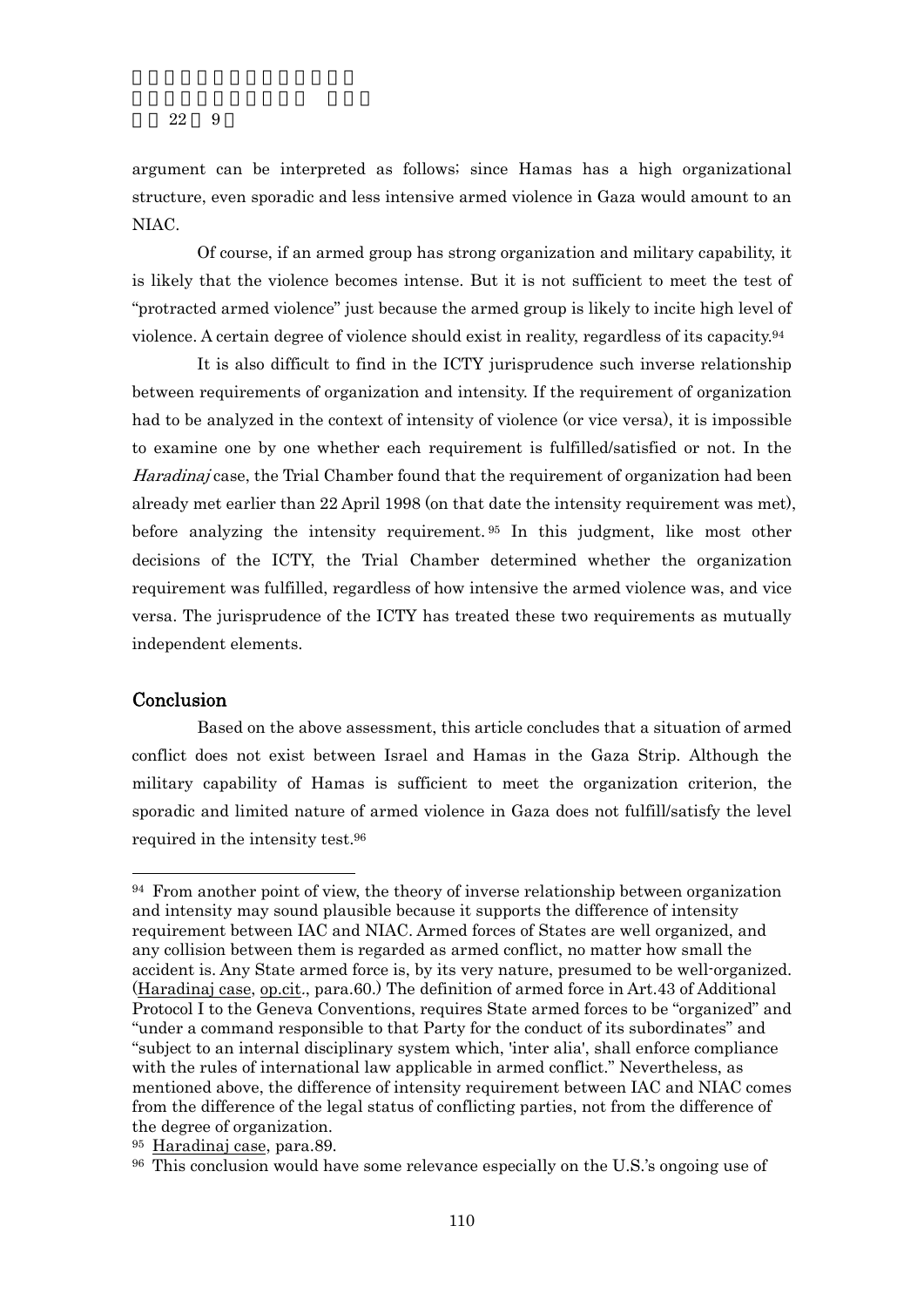This conclusion does not mean that there is an absence of legal protection for the population in Gaza and southern Israel. They are still protected by international human rights law,<sup>97</sup> international criminal law, and their respective domestic and military laws.

 Based on the conclusions in the ILA Report, "[t]he distinction that appears to remain important is between an armed conflict—of whatever type—and peace." 98 Depending on whether IHL applies or not, the category of persons who can be legally targeted and who can be prosecuted as a war criminal will change. We should not forget that this is the real issue/question regarding the legal protection of the Israeli and the Palestinian people, which is more than a mere academic question.

98 ILA Report, p.24.

force in Afghanistan and Pakistan. The U.S. Government finds itself involved in "the armed conflict with al-Qaeda, the Taliban and associated forces", but it does not specify the nature of armed conflict. See Harold H. Koh, "The Obama Administration and International Law", Annual Meeting of the American Society of International Law 25 March, 2010. http://www.state.gov/s/l/releases/remarks/139119.htm (accessed 6 April 2010)

<sup>97</sup> Regarding human rights obligation of Israel, see Kretzmer, op.cit., pp.177-186.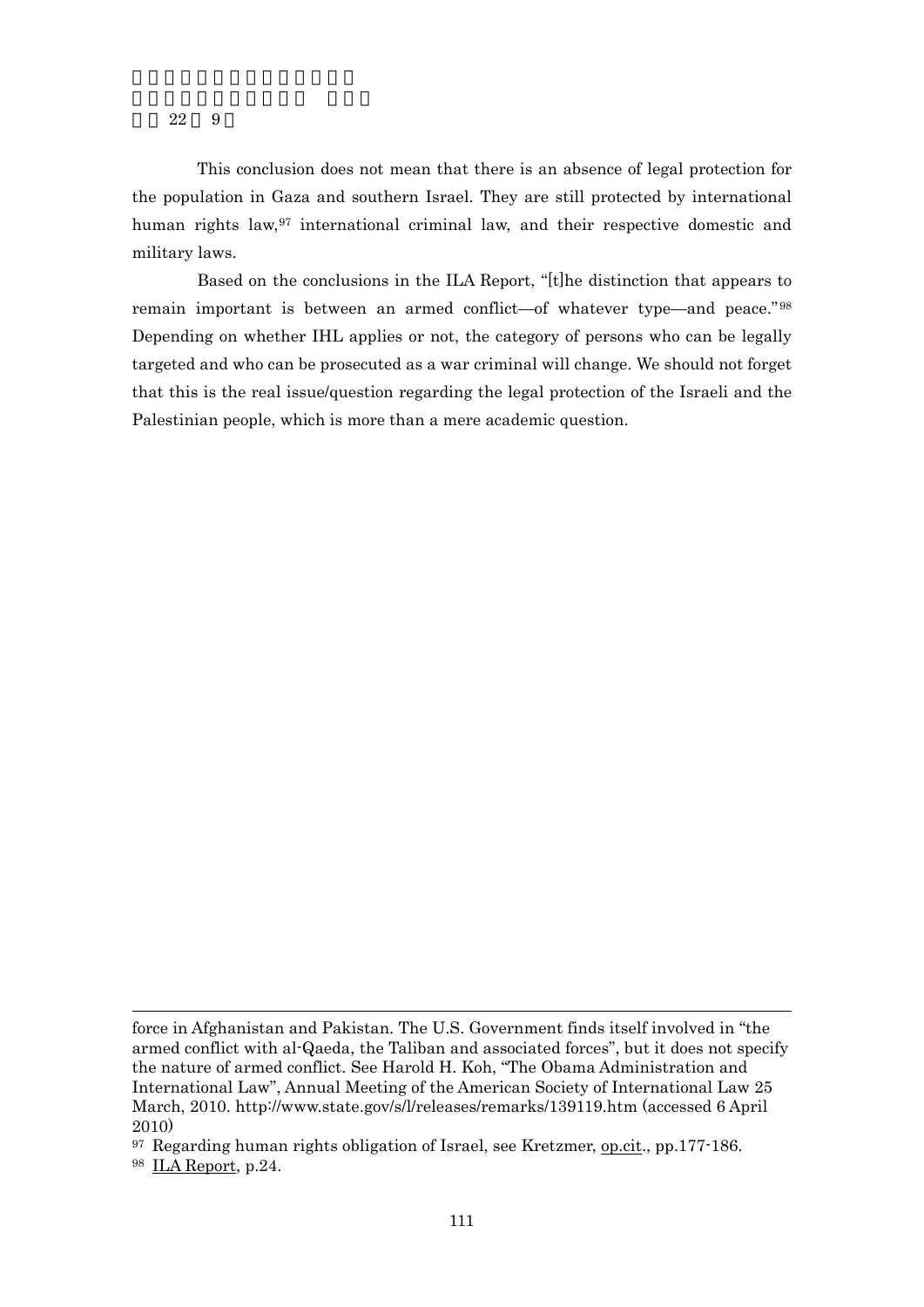## Table 1 Sequence of Events (Boškoski case, from January to late September 2001)

# Main parties to the conflict: Former Yugoslav Republic of Macedonia (FYROM) Security Forces, the National Liberation Army (NLA) The day when the situation turned into armed conflict:  $\cdot$  (from January 2001)

| Time | Incidents, Killed/Injured, Weapons used, etc.                                                                                                      |
|------|----------------------------------------------------------------------------------------------------------------------------------------------------|
| Jan. | - At least 4 police officers killed (for January and February) - 2 attacks on police stations by armed Albanian Groups                             |
|      | - Use of grenades, automatic weapons, hand rocket-launcher, hand grenades. etc.                                                                    |
| Feb. | - Increase in FYROM military presence - Armed NLA group kidnapped a team of journalists                                                            |
|      | - Army border patrol came under attack - At least 3 incidents in Tanuševci, some NLA members wounded. etc.                                         |
| Mar. | - Conflict continued in Tanuševci, and spread to other areas. - 10 army members killed. - A number of policemen, NLA fighters                      |
|      | and civilians injured (for March and April) - State Advisor attacked. - The President issued a number of decisions on the use of                   |
|      | the security forces. Army reserves and police reserves mobilized. $\cdot$ UNSC issued Presidential Statement. $\cdot$ Call for cease fire. $\cdot$ |
|      | The army launched an offensive from 25-31 Mar. · UNSC passed Res. 1345. · Use of small arms, light mortars, rocket                                 |
|      | propelled grenades, large caliber weapons, projectiles and hand grenades, T-55 tanks, mortars, helicopter gunships. etc.                           |
| Apr. | EU President condemned the attack in a statement. 5 incidents of violence 4 police officers and members of army killed                             |
|      | -A mosque was reportedly subjected to attack. $\cdot$ 16 businesses and a number of homes were damaged, looted or burned.                          |
|      | - 10 army members killed, number of policemen, NLA fighters and civilians injured (for March and April), etc.                                      |
| May  | - "Militants" entered villages - A mortar attack on an army checkpoint - Ambush of 2 FYROM soldiers - Use of heavy weaponry                        |
|      | - Government was said to be considering a declaration of state of war - Civilians evacuated. - Violent incidents in many areas.                    |
|      | - Death of a number of NLA, FYROM forces, civilians - A working group to gather evidence on war crimes established. etc.                           |
| Jun. | - Continuation and increase in the frequency of offensive attacks both by the Macedonian forces and the NLA and an                                 |
|      | expansion in the geographic scope of areas of fighting $\cdot$ A large number of civilians left Araćinovo $\cdot$ KFOR forces reported to          |
|      | have detained 19 suspected NLA members · Brigades mobilized to full military formation · Cease-fire declared, not lasted. etc.                     |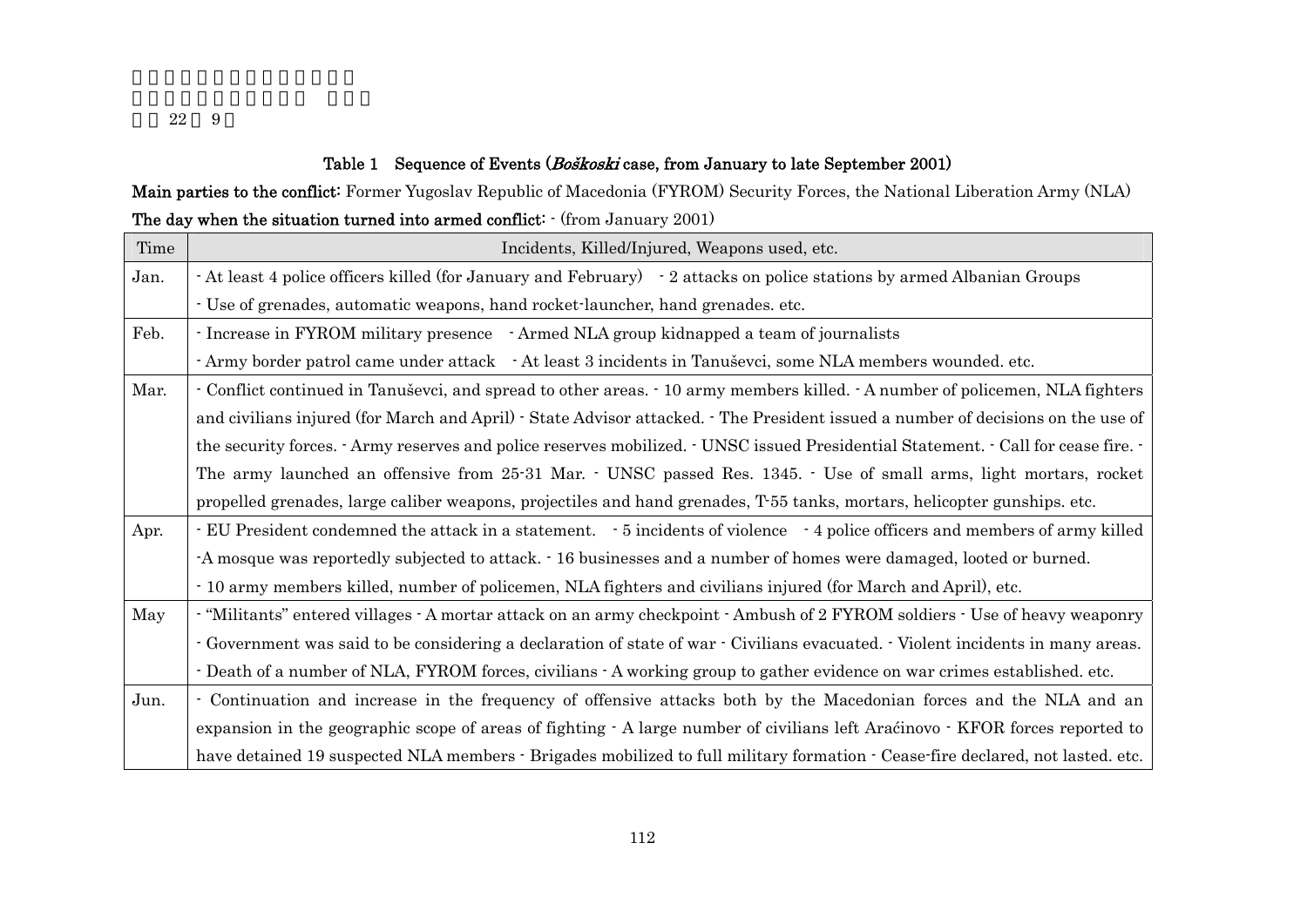| Jul.   | - At least 10 violent incidents - 2 army soldiers, 1 NLA member killed, at least 8 FYROM soldiers and 28 civilians wounded in    |
|--------|----------------------------------------------------------------------------------------------------------------------------------|
|        | beginning of July - A body for peaceful solution of the crisis established - Heavy weapons continued to be used. - The number of |
|        | cease fire violation increased · Government planned military operations. · NLA exercised control over 39 villages, attacked 93   |
|        | times. etc.                                                                                                                      |
| Aug.   | - 5 men killed and 2 wounded in fighting - NLA attacked various positions of the army and the police - NLA began to occupy       |
|        | villages around Tetovo · 10 FYROM soldiers killed in an attack · An attack killed 2 FYROM force members and 11 suspected         |
|        | NLA fighters, left 10 FYROM soldiers injured and 5 civilians. - Ohrid Agreement (cease-fire) -NATO began weapons collection      |
|        | operation. etc.                                                                                                                  |
| Sep.   | The number of clashes began to decrease, but sporadic incidents of violence and clashes continued. UNSC adopted resolution       |
| Oct.   | - President declared amnesty. - President wrote to the Prosecutor of the ICTY seeking an investigation.                          |
| Nov.   | - 3 members of Ministry of Interior killed.                                                                                      |
| Dec.   | - An exchange of fire. - President declared amnesty.                                                                             |
| Total  | - Killed: 15 to 24 police officers, 35 to 43 to 60 to 68 army members, 10 civilians.                                             |
| Statis | Injured: 150 to 174 police officers, 119 to 211 to 270 army members, 61 to 75 to 100 civilians                                   |
| tics   | Missing: 20 to 36 civilians                                                                                                      |
|        | - Displaced: 64,000 to 80,000 Macedonian refugees, 70,000 to 86,0000 IDPs, 15,000 of whom "micro-displaced"                      |
|        | - 6,500 houses damaged                                                                                                           |
|        | NLA controlled much of mountainous areas, incl. 135 to 140 villages                                                              |

(Source: Prosecutor v. Ljube Boškoski, Trial Chamber Judgement, IT-04-82-T, 10 July 2008, paras.207-249.)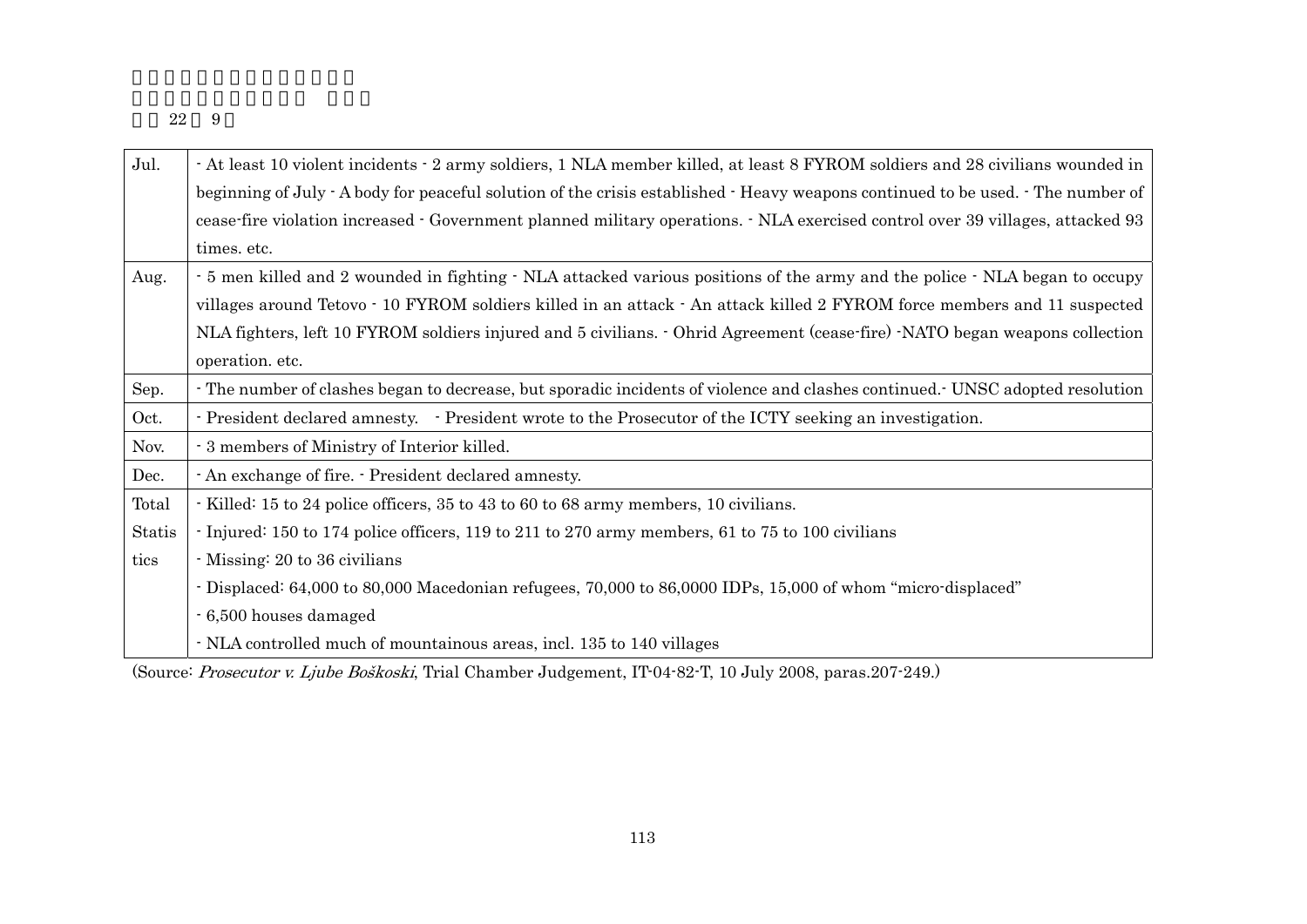# Table 2 Sequence of Events (*Haradinaj* case, from late February to late April 1998)

Main parties to the conflict: Yugoslav Army (VJ), Kosovo Liberation Army (KLA)

# The day when the situation turned into armed conflict: 22 April 1998

| Date          | Incidents, Killed/Injured, Weapons used, etc.                                                                               |  |  |
|---------------|-----------------------------------------------------------------------------------------------------------------------------|--|--|
| 28 Feb.       | - 2 major clashes between KLA and Serbian forces. - 26 killed, 54 injured. - 1,500 to 2,000 security forces mobilized -     |  |  |
| $\sim 5$ Mar. | Armoured vehicles and heavy weapons used.                                                                                   |  |  |
| $-23$ Mar.    | - Large military presence, high alert, police operation. - Large numbers of women and children fled.                        |  |  |
| 24 Mar.       | - An exchange of gunfire at the Haradinaj family compound, 1 police officer, 2 young men killed. 4 police officers injured. |  |  |
|               | 40 for Kosovo side, Serbian special police mobilized · Many heavy weapons mobilized. · Exchange of fire in other villages   |  |  |
| 9 Apr.        | Minor incidents (incl. an attack on a police checkpoint by unknowns)                                                        |  |  |
| 13 Apr.       | - 1 policeman injured. - An attack on a police checkpoint by unknowns.                                                      |  |  |
| 15 Apr.       | - Few incidents of unknowns shooting at the police.                                                                         |  |  |
| 22 Apr.       | - 20-30 persons attacked police. • Deployment of standby forces. • Extensive shelling by the Serbian police.                |  |  |
|               | (The day escalating into armed conflict)                                                                                    |  |  |
| 23 Apr.       | - Serbian forces fired on villages. - Unprecedented presence of VJ. - VJ clashed with KLA, killing 16. - Prolonged fire     |  |  |
|               | from automatic rifles and mortars - Life in bigger towns proceeded normally. • Many civilians left the most affected areas. |  |  |
| 24 Apr.       | - Unidentified persons attacked a police checkpoint. A police station was attacked.                                         |  |  |
| 25 Apr.       | - KLA launched infantry attack.                                                                                             |  |  |
| 27 Apr.       | - 3 separate clashes between KLA and VJ.                                                                                    |  |  |
| 28 Apr.       | Movements of increased number of VJ.                                                                                        |  |  |
| Total         | - 1,486 KLA attacks in 1998 excluding December. (according to Stijović)                                                     |  |  |
| Statistics    | -196 attacks along the Albanian border and 191 attacks in the rest of Kosovo in 1998. (according to Gajić)                  |  |  |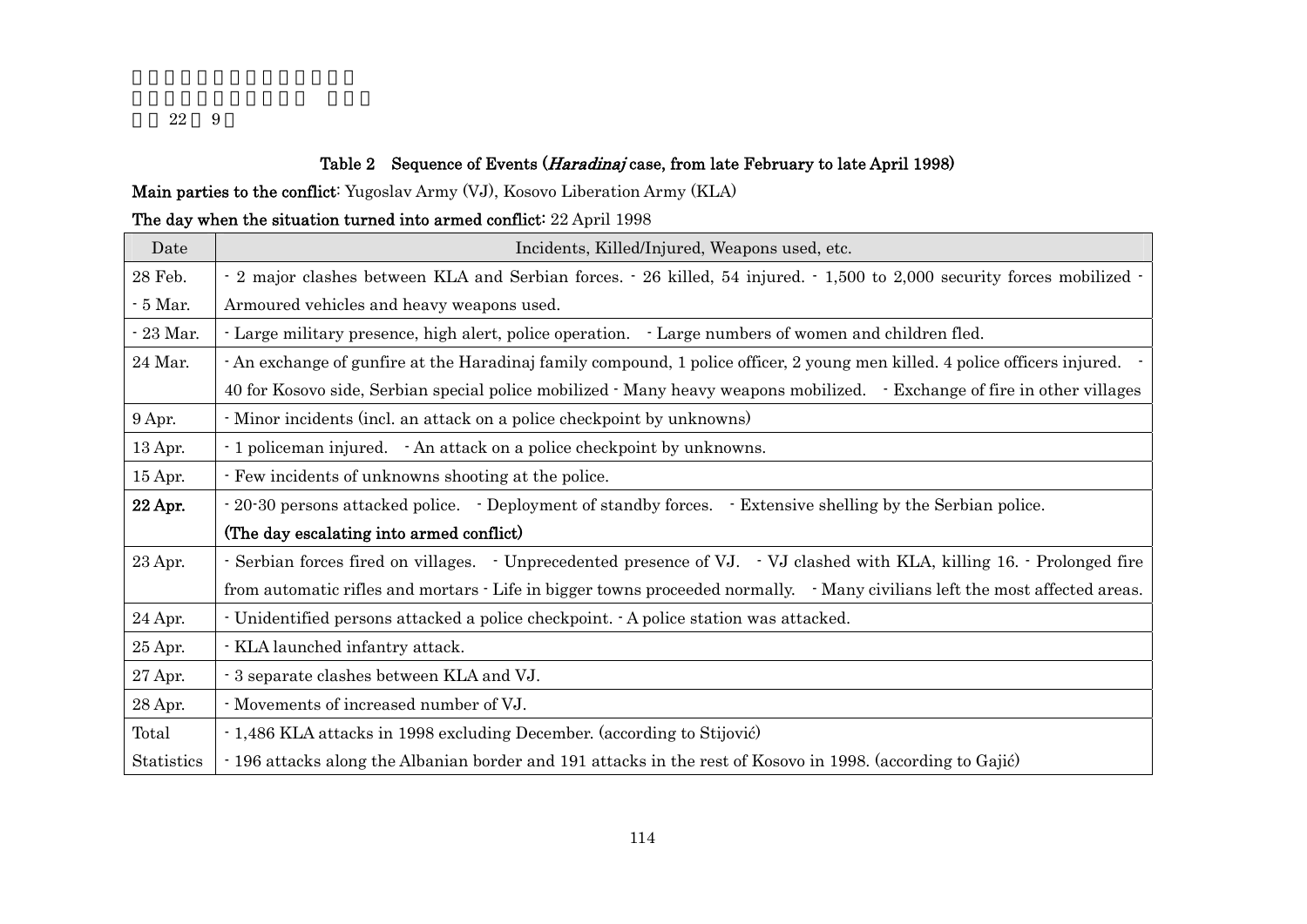(Source: Prosecutor v. Ramush Haradinaj, Trial Chamber Judgement, IT-04-84-T, 3 April 2008, paras.90-99.)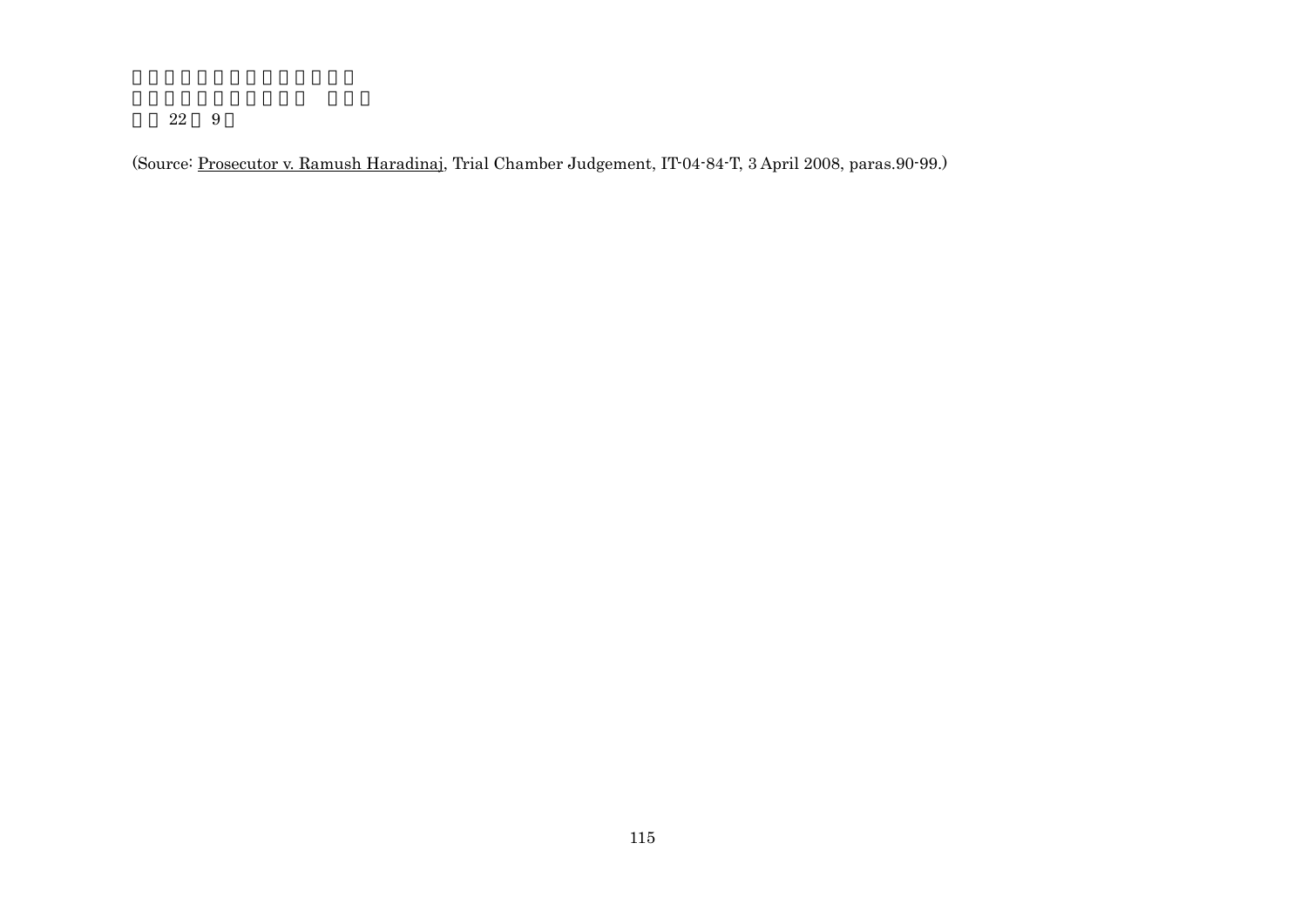# Table 3 Sequence of Events (the Gaza Strip, from February to December 2009)

Main parties to the conflict: Hamas, other Palestinian armed groups in the Gaza Strip, Israel Defense Force (IDF)

| Time | Killed                      | Injured                      | Incidents                                                                                          |
|------|-----------------------------|------------------------------|----------------------------------------------------------------------------------------------------|
| Feb  | 9 Palestinians              | 24<br>others,                | - Palestinian factions reportedly fired an estimated 65 rockets and mortars towards Israel         |
|      | (incl.<br>$\overline{2}$    | including<br>17              | · While no Israeli fatalities or injuries were reported as a result of these attacks, some Israeli |
|      | children,<br>5 <sup>5</sup> | unarmed                      | property sustained damage.                                                                         |
|      | alleged                     | civilians                    | - A range of military operations (incl. 37 air strikes, targeting mainly tunnels under the         |
|      | members<br>of               |                              | border with Egypt as well as armed militants.)                                                     |
|      | armed                       |                              | - Various incidents involving opening fire at Palestinians approaching, or present in the          |
|      | factions,<br>$\mathbf{1}$   |                              | proximity of the border fence with Israel.                                                         |
|      | unarmed                     |                              | - Opening fire at fishermen sailing beyond the Israeli-imposed limit of three miles from the       |
|      | civilian and 1              |                              | shore.                                                                                             |
|      | militant)                   |                              | - A few ground incursions of short duration.                                                       |
| Mar  | 7 Palestinians              | 19<br>injured                | - An Israeli drone fired a missile.                                                                |
|      | (all militants)             | (incl.)<br>9                 | - Israeli troops opened fire on groups of Palestinian farmers.                                     |
|      | unarmed                     |                              | - Israeli patrol boats opened fire on Palestinian fishing boats.                                   |
|      |                             | civilians,<br>$\overline{4}$ | - Israeli patrol boats briefly detained 9 Palestinian fishermen, incl. 2 children.                 |
|      |                             | police officers              | - Firing RGBs and mortar shells.                                                                   |
|      |                             | 6<br>and                     |                                                                                                    |
|      |                             | militants)                   |                                                                                                    |
| Apr. | 2 Palestinians              | $\Omega$                     | - 2 Israeli air strikes.                                                                           |
|      |                             |                              | - A cross-border exchange of fire between an Israeli unit and Hamas militants                      |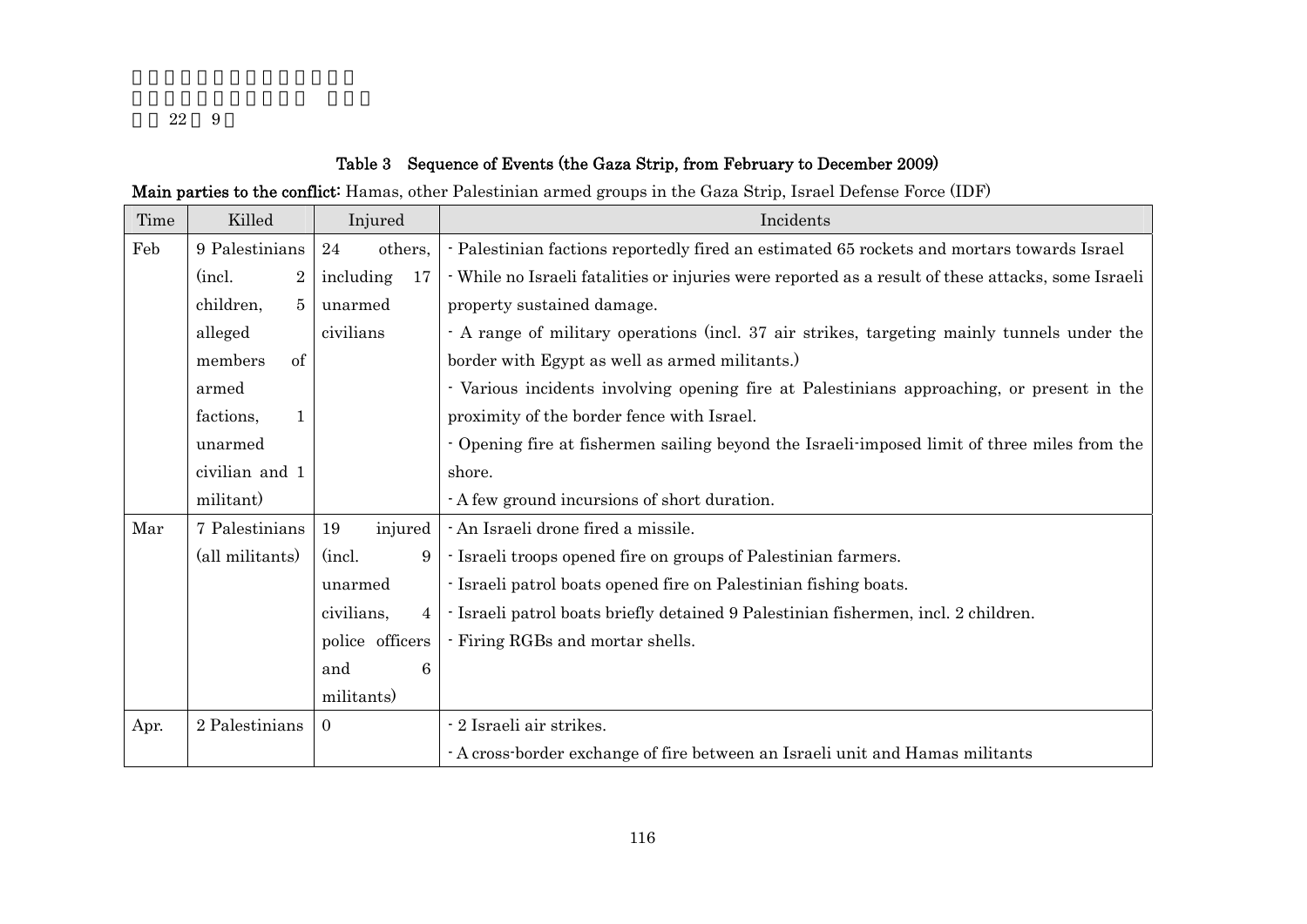|      |                   |                          | - Detonation of an explosive device next to an Israeli foot patrol.                           |
|------|-------------------|--------------------------|-----------------------------------------------------------------------------------------------|
|      |                   |                          | - Targeting of a Palestinian boat.                                                            |
|      |                   |                          | - Israeli forces continued firing warning shots at farmers and fishermen.                     |
|      |                   |                          | - Palestinian militants fired a number of rockets and mortars.                                |
| May  | 3                 | 14                       | - IAF began a series of airstrikes.                                                           |
|      | Palestinians.     | Palestinians             | - Palestinian militants increased the frequency of rocket and mortar fire.                    |
|      | 1 child due to    | 4 Palestinians           | - Several incidents of warning fire to farmers and fishermen.                                 |
|      | <b>UXO</b>        | (incl.<br>3              |                                                                                               |
|      |                   | children)                |                                                                                               |
| Jun. | 6 Palestinians    | 11                       | - Palestinian armed factions fired sporadic rounds of rudimentary rockets and mortar shells.  |
|      | (incl. 4 alleged) | Palestinians             | - Israel forces opened fire to farmers and fishermen.                                         |
|      | militants)        |                          | - Israeli naval troops damaged two Palestinian fishing boats, confiscated another 2 boats and |
|      |                   |                          | arrested 6 fishermen.                                                                         |
| Jul. | Palestinian<br>2  | 6 Palestinians           | Sporadic launching of rudimentary rockets and mortar shells                                   |
|      | children          | (incl.<br>$\overline{2}$ |                                                                                               |
|      |                   | militants)               |                                                                                               |
| Aug. | 5 Palestinian     | 12 people $(11$          | - Of this month's civilian casualties, 2 deaths and 4 injuries occurred as part of Israeli    |
|      | civilians (incl.  | civilians)               | measures to enforce access restrictions to farming land (at least 20 occasions).              |
|      | 1 child)          | 3 Palestinian            | - Israel forces resumed airstrikes in Gaza.                                                   |
|      |                   | children                 | - Palestinian factions continued to fire sporadic rounds of rudimentary rockets and mortar    |
|      |                   | injured<br>by            | shells                                                                                        |
|      |                   | <b>UXO</b>               |                                                                                               |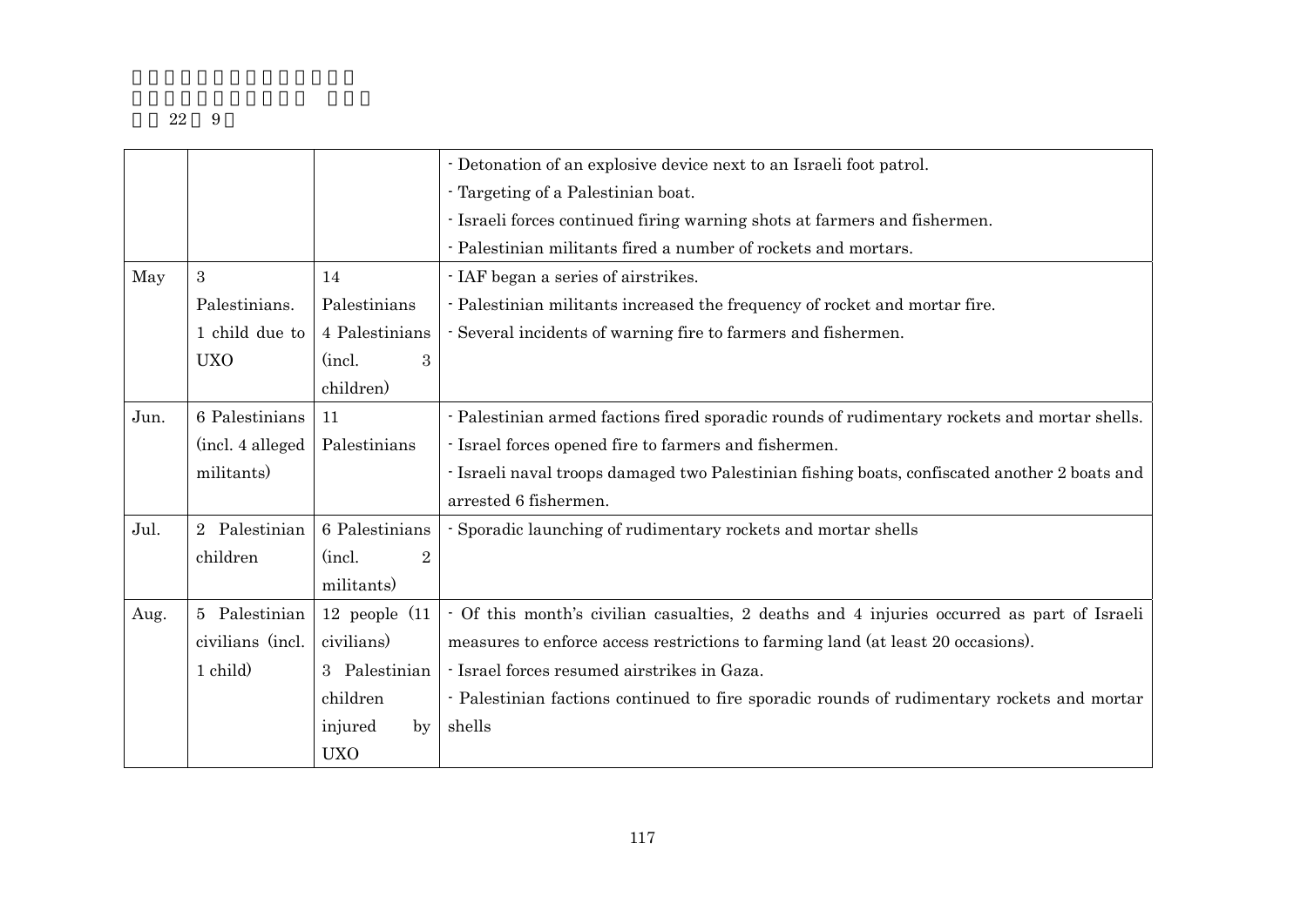|        |                                                                                                                                     | Israeli<br>1              |                                                                                                |
|--------|-------------------------------------------------------------------------------------------------------------------------------------|---------------------------|------------------------------------------------------------------------------------------------|
|        |                                                                                                                                     | soldier                   |                                                                                                |
| Sep.   | - Fire on famers and fishermen (at least 7 occasions towards fishing boats).<br>8 Palestinians<br>18                                |                           |                                                                                                |
|        | (incl. 1 boy. 3)                                                                                                                    | Palestinians              | - 5 deaths and 12 injuries occurred in various incidents involving airstrikes.                 |
|        | are civilians)                                                                                                                      | (incl.)<br>$\overline{2}$ | - Israeli air strikes targeted tunnels under the Rafah-Egyptian border, killing 2 Palestinian  |
|        |                                                                                                                                     | children,<br>16           | civilians and injuring 11 others.                                                              |
|        |                                                                                                                                     | are civilians)            | - Palestinian factions have continued to fire sporadic rudimentary rockets and mortar shells   |
| Oct.   |                                                                                                                                     | 6 Palestinians            | - An Israeli airstrike bombarded tunnels under the Gaza-Egypt border.                          |
|        |                                                                                                                                     |                           | - Number of rudimentary rockets and mortar shells fired by Palestinian factions from Gaza      |
|        |                                                                                                                                     |                           | remained relatively low.                                                                       |
|        |                                                                                                                                     |                           | - 2 separate incidents of access prohibition.                                                  |
| Nov.   | 1 Palestinian                                                                                                                       | 16                        | - Israeli forces entered the area and detained 4 youths, all of whom were released 2 days      |
|        | child                                                                                                                               | Palestinians              | later.                                                                                         |
|        |                                                                                                                                     |                           | - Israeli air strikes destroyed a Palestinian industrial factory, a stone-cutting factory, and |
|        |                                                                                                                                     |                           | damaged three houses.                                                                          |
|        |                                                                                                                                     |                           | - Rockets and mortar shells from Gaza continued to be sporadically launched by Palestinian     |
|        |                                                                                                                                     |                           | factions.                                                                                      |
| Dec.   | 4 Palestinian                                                                                                                       | $\Omega$                  | - Israeli forces shot and killed a Palestinian near his house.                                 |
|        | civilians                                                                                                                           |                           | - A number of Palestinian homes were also damaged. An Israeli aircraft opened fire.            |
| Total  | Since the implementation of the "Cast Lead" ceasefires on 18 January 2009 until 31 December 2009, a total of 76 Palestinians        |                           |                                                                                                |
| Statis | and one Israeli were killed, and 154 Palestinians and five Israelis were injured in the context of the Israeli-Palestinian conflict |                           |                                                                                                |
| tics   | in Gaza and southern Israel. (c.f. 1,440 were killed and 5,380 injured during 3 weeks of the Gaza conflict, according to the        |                           |                                                                                                |